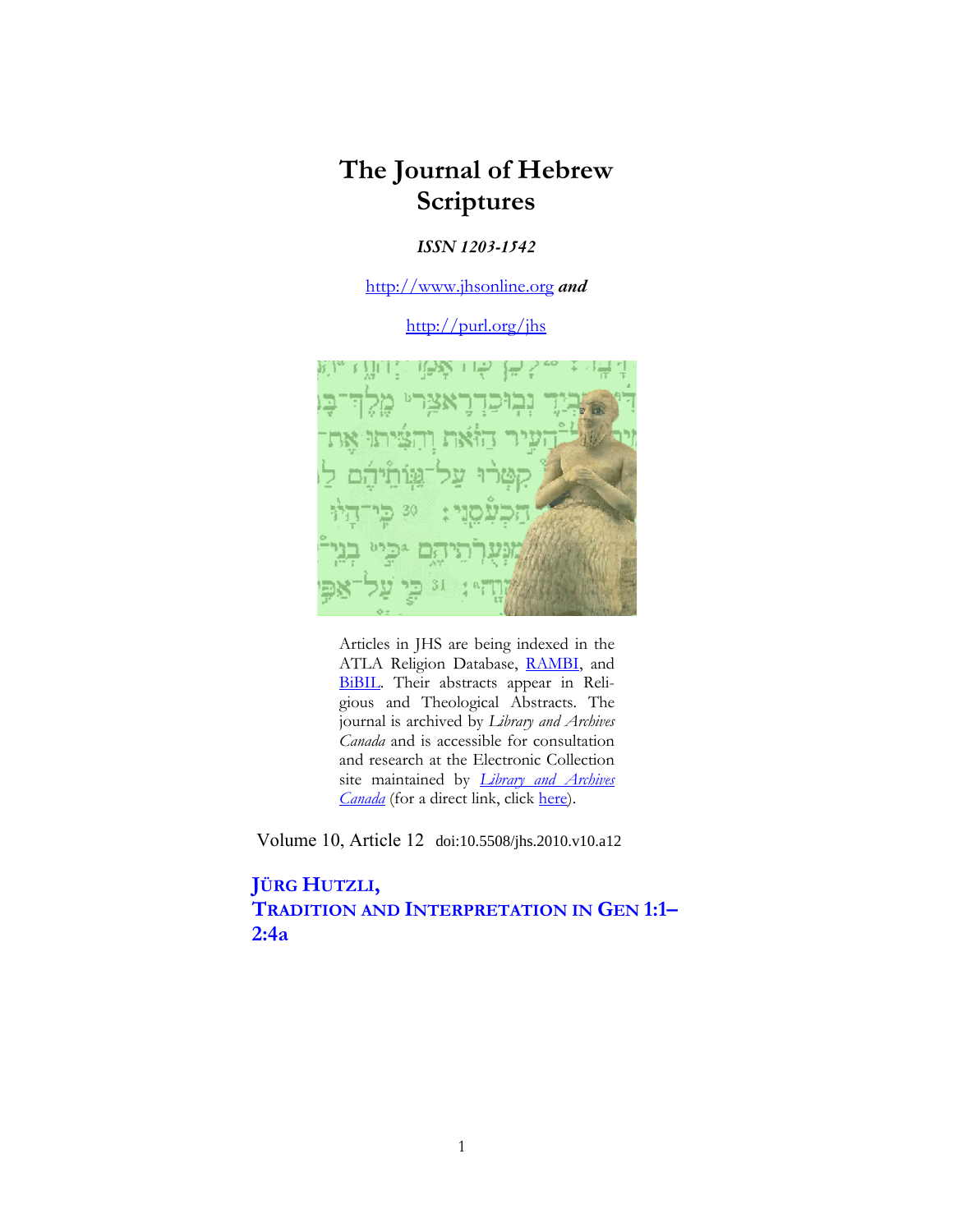## **TRADITION AND INTERPRETATION IN GEN 1:1–2:4a [\\*](#page-1-0)**

## JÜRG HUTZLI COLLÈGE DE FRANCE PARIS, FRANCE

#### **1. INTRODUCTION**

 $\overline{a}$ 

In the early part of the 20th century several scholars (among others F. Schwally, J. Morgenstern, and M. Lambert) argued that Gen 1:1– 2:4a consists of two different layers: one containing a *Tatbericht* (account of the divine act) and the other consisting of a *Wortbericht* (account of the creative divine word).[1](#page-1-1) This view became dominant in scholarship[.2](#page-1-2) The main reason for the literary-critical differentiation was the recognition of two dissimilar theological conceptions behind the text of Gen 1:1–2:4a: creation by word on the one hand, creation by act on the other. J. Morgenstern states:

(…) the present form of the narrative is the result of the literary fusion of two originally independent and even contradictory versions of the creation story. The one told that God created the universe and all its contents by his word alone, while the other told that God actually worked and made the

<span id="page-1-0"></span><sup>\*</sup> An earlier version of the present paper was presented at the SBL meeting 2009 in New Orleans. I would like to thank Peter Altmann, Zurich, who kindly revised my English.

<span id="page-1-1"></span><sup>1</sup> B. Stade, *Biblische Theologie des Alten Testaments I* (Tübingen: J. C. Mohr, 1905), 349; F. Schwally, "Die biblischen Schöpfungsberichte," *ARW* 9 (1906), 159-175. J. Skinner, *Genesis* (ICC; Edinburgh: T & T Clark, 1910), 8; J. Morgenstern, "The Sources of the Creation Story. Gen 1:1-2:4," *AJSL* 36 (1919/20), 169-212; M. Lambert, "A Study of the First Chapter of Genesis," *HUCA* I (1924), 3-12; O. Procksch, *Die Genesis* (KAT, 1; 21924), 444, 453.

<span id="page-1-2"></span><sup>&</sup>lt;sup>2</sup> Cf. R. Kittel, *Geschichte des Volkes Israel I* (Stuttgart: 1932<sup>7</sup>, 246, n. 7); G. von Rad, *Die Priesterschrift im Hexateuch literarisch untersucht und theologisch*  gewertet (BWANT, 65; Stuttgart/Berlin: Kohlhammer, 1934), 11-18, 167-171, 190-192; M. Noth, *Die Überlieferungsgeschichte des Pentateuchs* (Stuttgart: Kohlhammer, 1948), 10 (n. 21), 255; H. Lubsczyk, "Wortschöpfung und Tatschöpfung. Zur Entwicklung der priesterlichen Schöpfungslehre in Gen 1,1 - 2,4a," *BiLe* 6 (1965), 191-208; W. H. Schmidt, Schöpfungsgeschichte; C. Levin, "Tatbericht und Wortbericht in der priesterschriftlichen Schöpfungserzählung," ZThK 91 (1994); 115–133, here 121-125; J. Vermeylen, "Tradition et rédaction en Genèse 1," *Transeuphratène* 16 (1998), 127–147.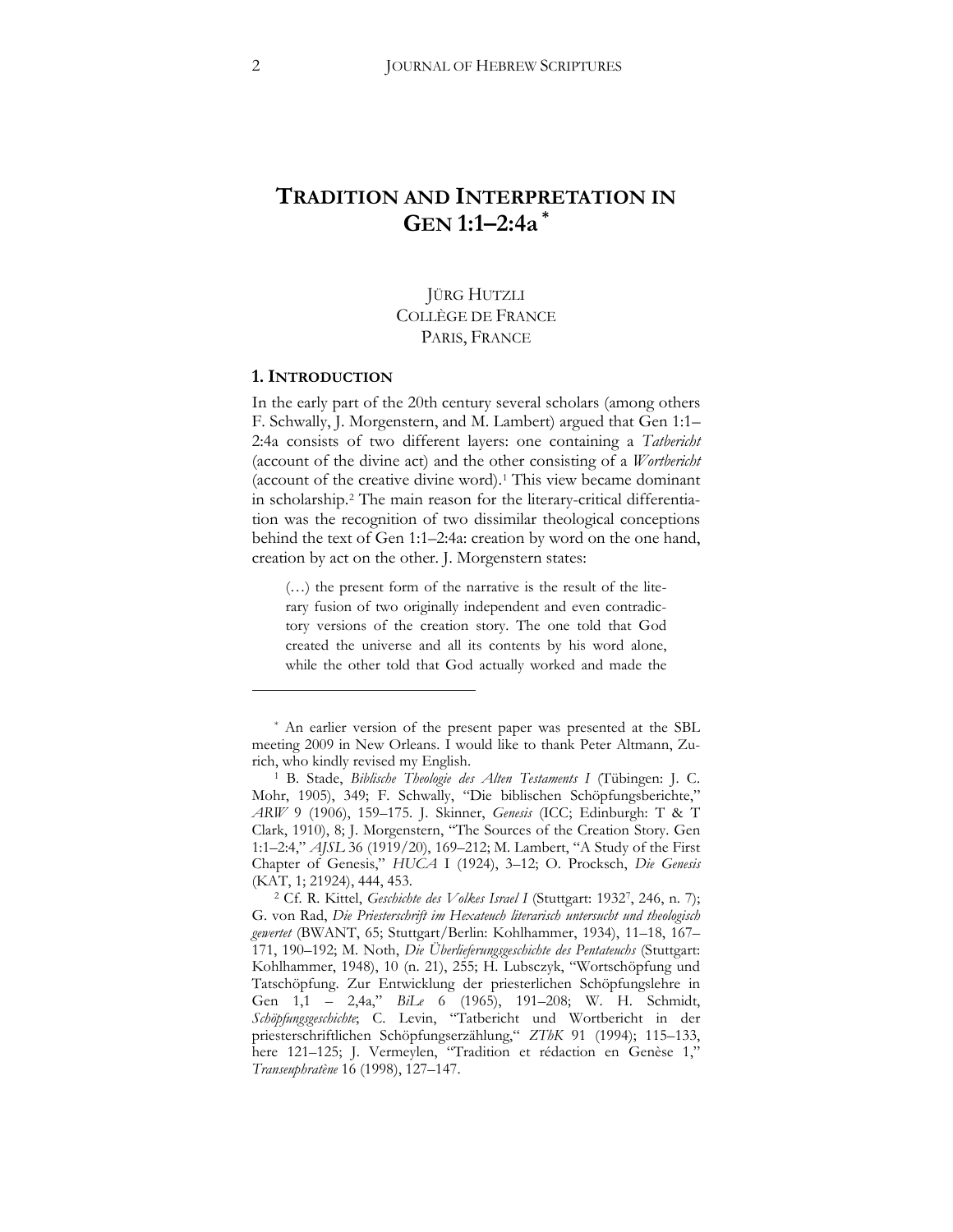various creatures, heavenly bodies, monsters, fish, fowl, animals, and man, by his very hands, as it were…[3](#page-2-0)

These two conceptions are found throughout the entire story. In addition to the repeated expression 'ו'הי בן "and it was so" (and ויהי אור), which in each case corresponds to the preceding divine commandment, several statements relating to creative acts of God occur (expressed by ויברא אלהים). As a result a lively debate emerged around the question of which layer—the "deed account" or the "word account"—is older. The majority of scholars came down on the side of the layer reporting God's deeds.[4](#page-2-1)

In 1975 Odil Hannes Steck<sup>5</sup> presented a detailed argument for the literary unity of the story marking an important turning-point in the history of scholarship. Steck's main argument for the literary unity of the two accounts is that the term ויהי בן in the Hebrew Bible never refers to the fulfillment of a command in itself but is always accompanied by an additional report of execution. Steck believed that the יוהי כן-formula only expresses the adequate correspondence between an order and his fulfillment.[6](#page-2-3) As for Gen 1, Steck concluded that the three elements—divine order / ויהי בן formula / report of fulfillment—form a coherent unity. Steck also argued against both the idea of an independent "word account" and the claim of an independent "deed account" because the two reconstructed accounts would lack at least one important work. The impact of Steck's investigation continues to be felt strongly today. His interpretation of the ויהי כן-formula in particular has found support in scholarship.[7](#page-2-4)

<sup>3</sup> J. Morgenstern, "Sources," 169–212, here 170.

<span id="page-2-1"></span><span id="page-2-0"></span><sup>&</sup>lt;sup>4</sup> Cf. among others: J. Skinner, *Genesis*, 1910, 8; O. Procksch, *Genesis*, 444, 453; M. Lambert, "First," 3-12; G. von Rad, Priesterschrift, 17; W. H. Schmidt, Schöpfungsgeschichte, 16, 160–193; C. Levin, "Tatbericht," 115–133, here 121–125.

<span id="page-2-2"></span><sup>5</sup> O. H. Steck, *Der Schöpfungsbericht der Priesterschrift. Studien zur literarkritischen und überlieferungsgeschichtlichen Problematik von Genesis 1,1–2,4a* (FRLANT, 115; Göttingen: Vandenhoeck und Ruprecht, 1975).

<span id="page-2-3"></span><sup>6</sup> The term would express "the assertion of a consistent equivalence" ("Feststellung folgerichtiger Entsprechung") cf. O. H. Steck, *Schöpfungsbericht*, 36.

<span id="page-2-4"></span>Cf. G. J. Wenham, *Genesis 1–15* (WBC; Waco, Tex.: Word Books Publisher), 7-8; E. Zenger, Gottes Bogen in den Wolken. Untersuchungen zu Komposition und Theologie der priesterschriftlichen Urgeschichte (SBS, 112; Stuttgart: Verlag Katholisches Bibelwerk, 1983), 52-53; C. Levin, "Tatbericht," 123-124; R. G. Kratz and H. Spieckermann, Art. "Schöpfer / Schöpfung II", *TRE XXX* (Berlin/New York: de Gruyter, 1999), 258– 283, here 270; O. Keel and S. Schroer, *Schöpfung*. Biblische Theologien im *Kontext altorientalischer Religiosität* (Göttingen: Vandenhoeck & Ruprecht), 2002, 176.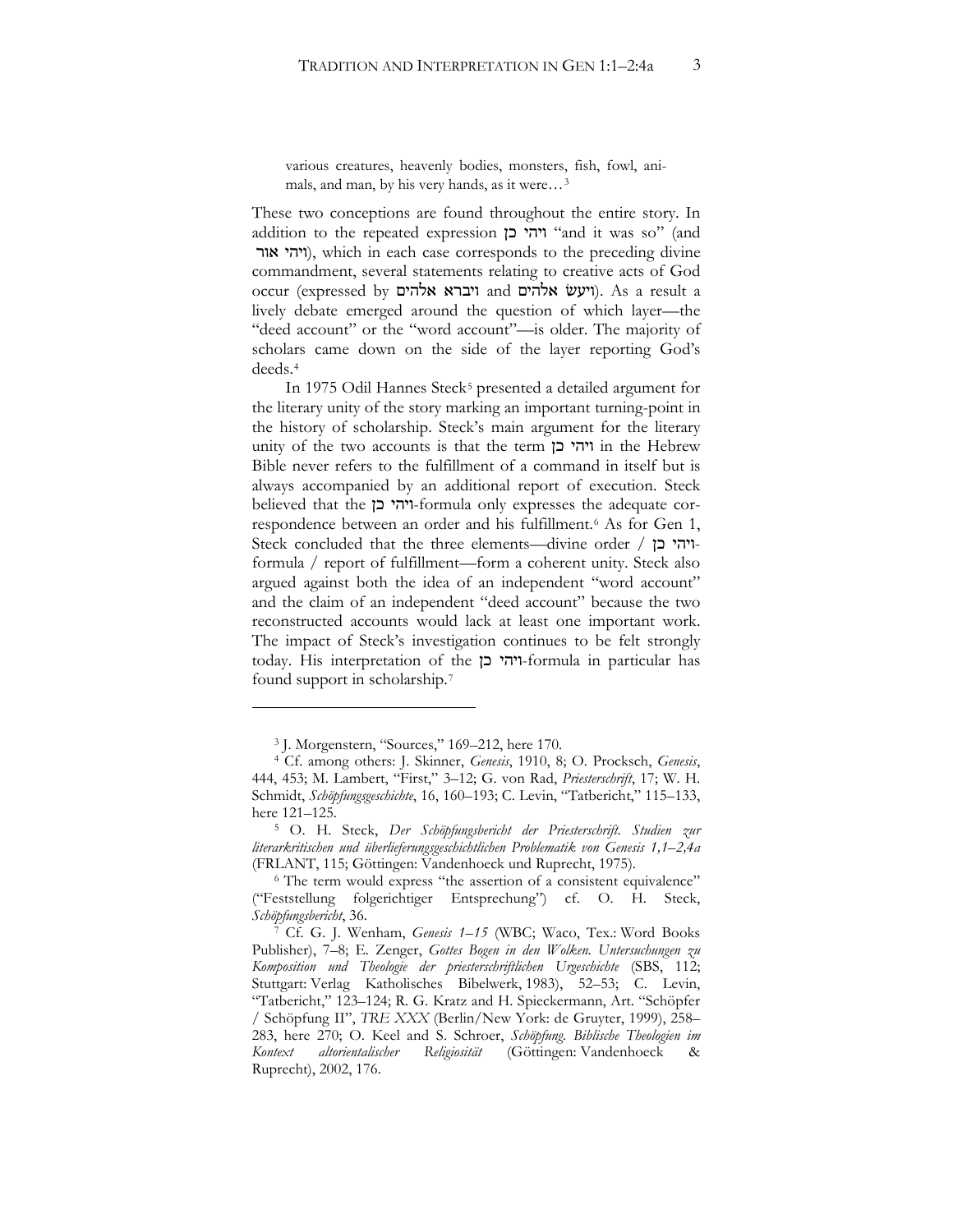The present paper will critically examine Steck's arguments (cf. 2.). This examination will be followed by a discussion of the important thematic and linguistic differences between the "divineword" statements and "divine-act" statements (cf. 3.). On the basis of this evidence the literary-historical relationship between the two layers will be reexamined (4.–5.), and the content of the two accounts will be tentatively determined (6.–8.).

### **2. DISCUSSION OF STECK'S ARGUMENTS FOR THE LITERARY UNITY OF GEN 1**

#### *2.1 STECK'S DEFINITION OF THE* 0)!'!'# *-FORMULA*

Steck first reconsiders the יוהי כן-formula in the Hebrew Bible outside of Gen 1, which appears in Judg 6:38;  $2$  Kgs 7:20; and  $2$  Kgs 15:12[8](#page-3-0):

Judg 6:36–38: Then Gideon said to God: "… I am going to lay a fleece of wool on the threshing floor; if there is dew on the fleece alone, and it is dry on all the ground, then I shall know that you will deliver Israel by my hand …" / And it was so (ויהי כן). / When he rose early next morning and squeezed the fleece, he wrung enough dew from the fleece to fill a bowl with water.

2 Kgs 7:19–20: The captain had answered the man of God, "Even if YHWH were to make windows in the sky, could such a thing happen?" And he had answered, "You shall see it with your own eyes, but you shall not eat from it." / It did indeed happen to him (ויהי לו כן); / the people trampled him to death in the gate.

In these two instances the notice of fulfillment ויהי בן -formula is followed by a short report of fulfillment.

In the third instance, 2 Kgs 15:12, a notice of fulfillment is lacking:

2 Kgs 15:12: This was the promise of YHWH that he gave to Jehu, "Your sons shall sit on the throne of Israel to the fourth generation." / And so it happened (ויהי כן).

However, the historical events to which the equivalence formula refers are reported in the *preceding* narrative context (2 Kgs 10:35 – 15:11). After Jehu, four descendants (Jehoahaz, Jehoash, Jeroboam II and Zechariah) rule.

<span id="page-3-0"></span>Finally, Steck provides a fourth instance (Judg 6:39–40), in which the fulfillment notice is varied: instead of היה the verb עשׂה

<sup>8</sup> Cf. O. H. Steck, *Schöpfungsbericht*, 32–39.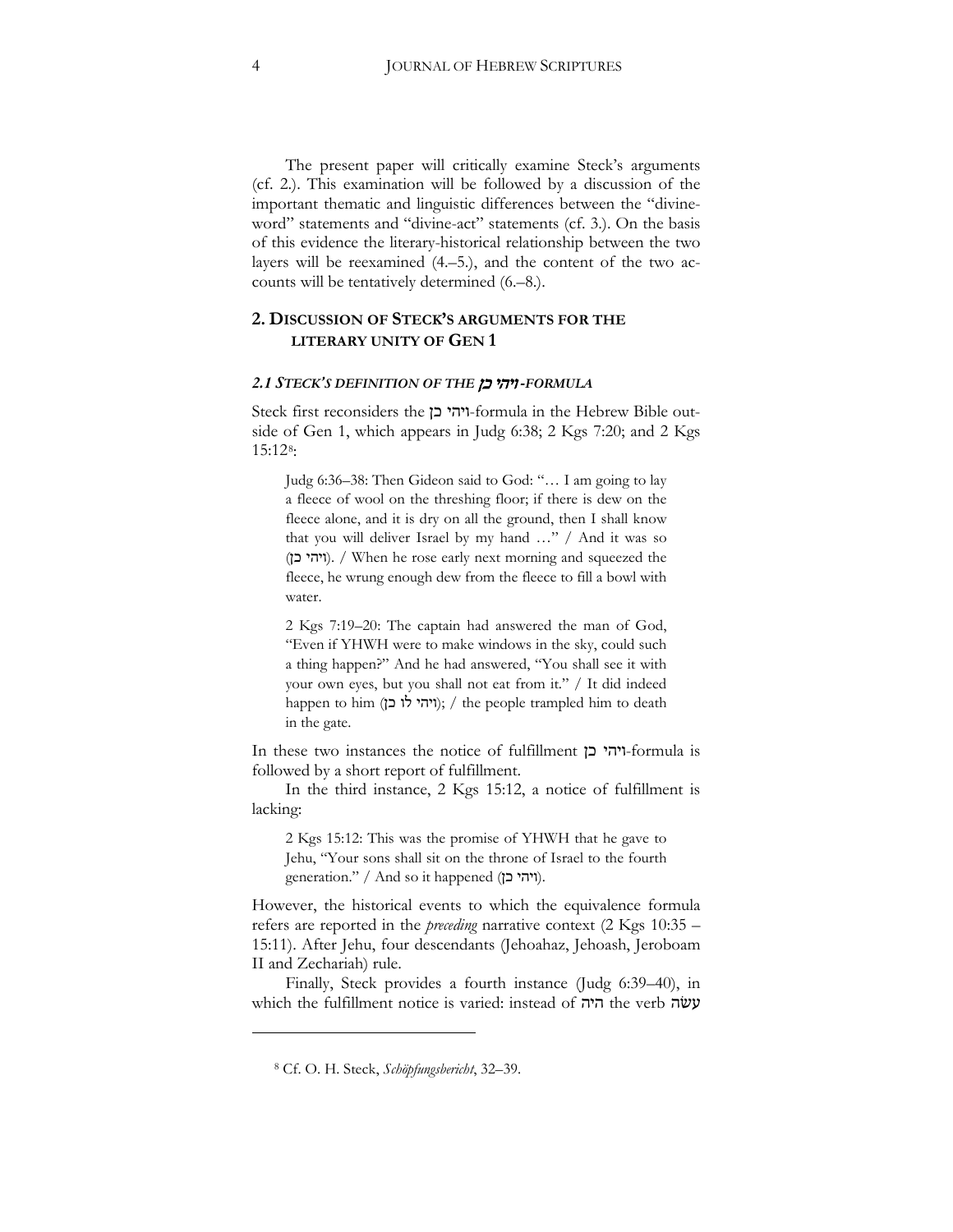is used. Like the two first instances above, the correspondence formula is followed by "the assertion of a consistent equivalence" (see above):

Judg 6:39–40: Then Gideon said to God, "Do not let your anger burn against me, let me speak one more time; let me, please, make trial with the fleece just once more; let it be dry only on the fleece, and on all the ground let there be dew." / And God did so (ויעש אלהים כן) that night. / It was dry on the fleece only, and on all the ground there was dew.

These four instances form the basis for Steck's interpretation of the 0) '!'#-formula. In his eyes the formula itself cannot express the notion of fulfillment, but instead must be accompanied by an assertion of fulfillment.

I see two problems with Steck's argument. (1) Since in the third example (2 Kgs 15:12) the preceding context in which the events of "fulfillment" are mentioned is quite large, it is questionable whether the ויהי כן-formula here only functions as an expression of the equivalence of the predicted events as Steck claims. (2) More important is a second objection: Steck provides only one example (Judg 6:39–40) of the formula with the elements **y** and כן. This is problematic since the formula with בן quently and there are several cases in which the ויעש כן occurs *without* the accompaniment of a fulfillment report (cf. Gen 42:25; Ex 14:2–4; 17:5–6; Judg 6:20; 2 Sam 5:23–25; Jer 38:12; Esth 2:2–4). In these instances the formula with !g3 + 0) must *itself express the fulfillment*. Cf. Ex 17:5–6:

YHWH said to Moses, "Go on ahead of the people …, take in your hand the staff …. Strike the rock, and water will come out of it, so that the people may drink." / Moses did so (ויעש כן), in the sight of the elders of Israel.

The continuation of the narrative omits any (additional) report of fulfillment (cf. v.7):

He called the place Massah and Meribah, because the Israelites quarreled and tested YHWH, saying, "Is YHWH among us or not?"

Also in Judg 6:20–21 a report of accomplishment is lacking:

And the angel of God said to him (Gideon), "Take the meat and the unleavened cakes, and put them on this rock, and pour the broth over them." / And he did so (ויעש כן). / Then the angel of YHWH reached out the tip of the staff that was in his hand, and touched the meat and the unleavened cakes; and fire sprang up from the rock and consumed the meat and the unleavened cakes; and the angel of YHWH vanished from his sight.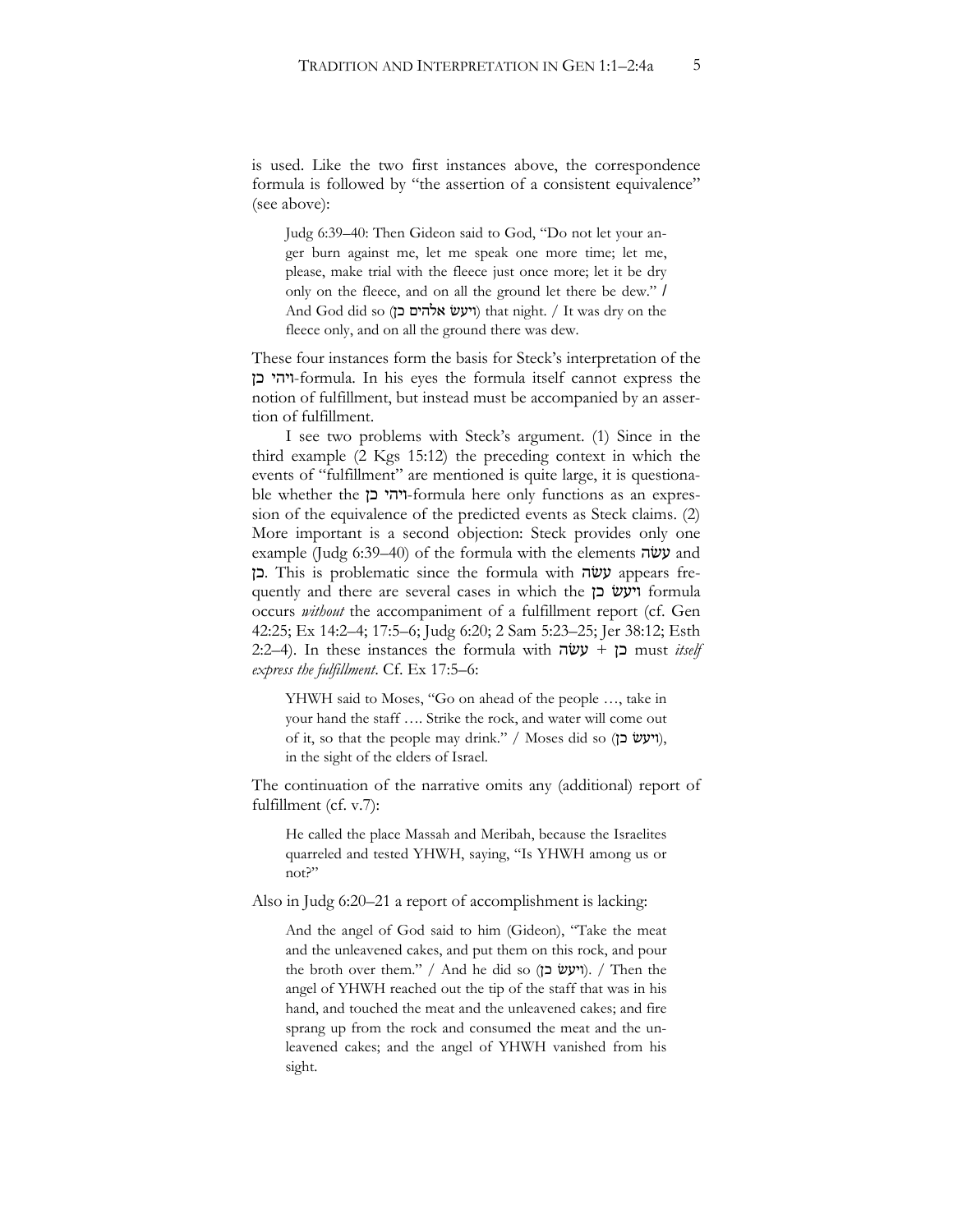Neither does the evidence in Gen 1 support Steck's understanding of the יוהי אור) - formula.<sup>[9](#page-5-0)</sup> Only three (MT) or six (LXX)<sup>[10](#page-5-1)</sup> out of the eight passages (relating to the eight works of creation) place the formula between the divine order and the notice of ful-fillment. In fact, in 1:9 (MT)<sup>[11](#page-5-2)</sup> and 1:30 the  $\gamma$ יהי כן-formula obviously stands alone, without an accompanying fulfillment statement.

Cf. Gen 1:9–10 (MT):

And God said, "Let the waters under the sky be gathered together into one place, and let the dry land appear." And it was so (ויהי כן). God called the dry land Earth, and the waters (….) he called Seas (….).

Cf. Gen 1:26–31:

Then God said, "Let us make man in our image, after our likeness, …"

And it was so (ויהי כן). And God saw everything that he had made, and behold, it was very good. And there was evening and there was morning, a sixth day.

In the verses following the יהי כן formula a report of fulfillment does not occur.

From this reevaluation of the texts used by Steck we may conclude that there is little evidence supporting Steck's strict definition of the 0)'!'#-formula as a statement of only "consistent correspondence" between an order (prediction) and its fulfillment (but not as statement of the fulfillment itself): It is possible to interpret the two instances Judg 6:36–38 and 2 Kgs 7:19–20 as Steck does, but at the same time nothing hinders us from understanding the ויהי כן formula in these contexts as a "proleptic summary" of the fulfillment and seeing the following sentences as additional concretizations.[12](#page-5-3) It is of considerable importance that counterexamples occur both in Gen 1 (Gen 1:9, 30) and outside this chapter (several instances with the similar ייעש בן -formula) without a report of accomplishment. On the base of this evidence we conclude that the 0)'!'#-formula in Gen 1 *can* express the notion of fulfillment.

<sup>&</sup>lt;sup>9</sup> Cf. O.H. Steck, *Schöpfungsbericht*, 39–61 (and also 144–149).<br><sup>10</sup> Cf. MT Gen 1:11, 15, 24; LXX 1:6, 9, 11, 15, 20, 24.

<span id="page-5-2"></span><span id="page-5-1"></span><span id="page-5-0"></span><sup>&</sup>lt;sup>11</sup> In the Septuagint and 4QGen<sup>k</sup> a fulfillment report occurs, see be-

<span id="page-5-3"></span>low.12 Cf. J.-L. Ska, "Sommaires proleptiques en Gn 27 et dans l'histoire de Joseph," *Bib* 73 (1992) 518-527; idem, "Quelques exemples de sommaires proleptiques dans les récits bibliques," J.A. Emerton (ed.), *Congress*  Volume. Paris 1992 (VTS, 61; Leiden: Brill, 1995), 315–326.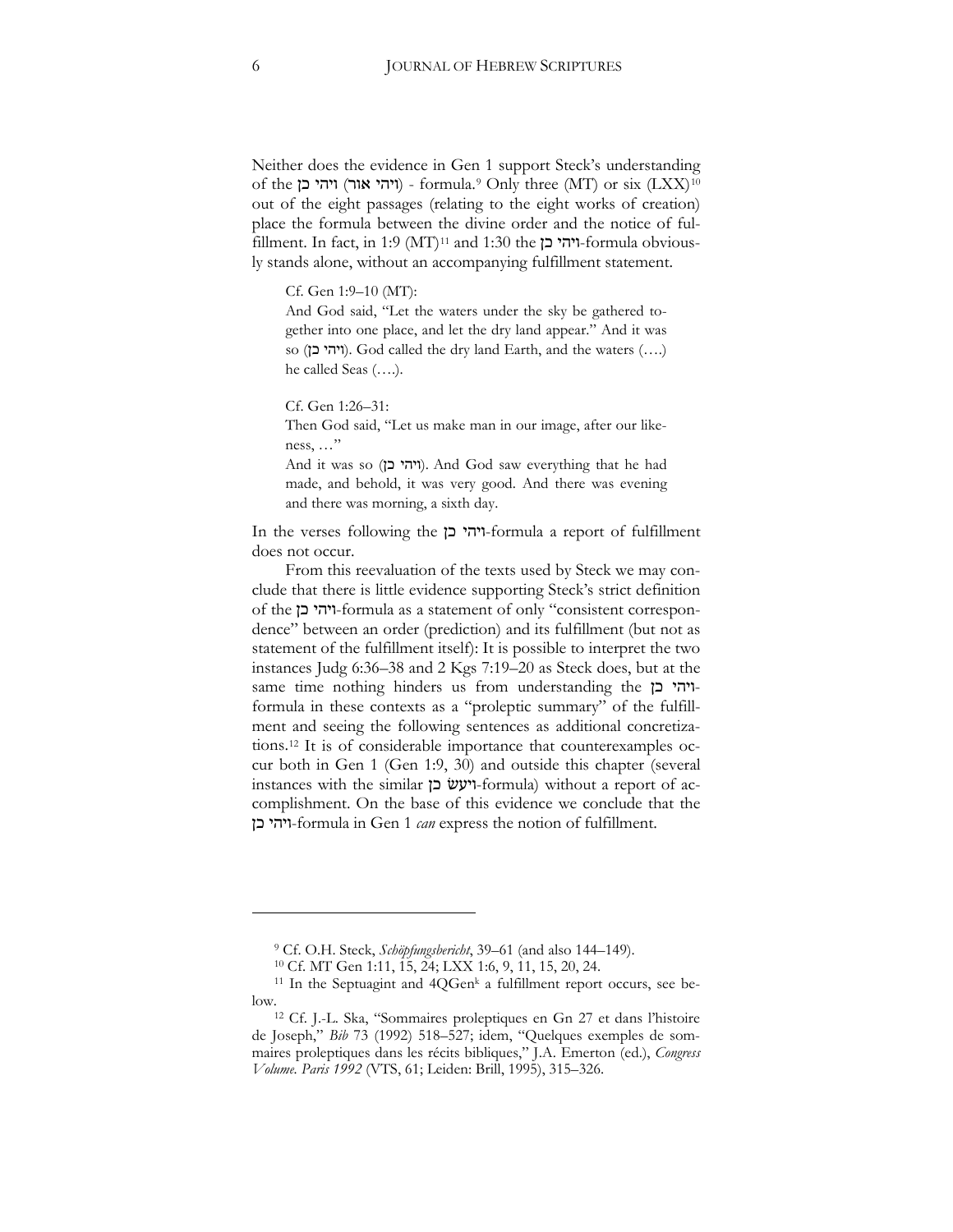#### *2.2 INCOMPLETENESS OR COMPLETENESS OF THE PRESUPPOSED SOURCES?*

Steck's second argument against both the idea of an independent "word account" and the claim of an independent "deed account" is that the two reconstructed accounts would lack at least one important work, rendering them incomplete.

Steck is right to argue that the "deed account" misses one or even two works. Since the phrase 'ו'הי אור' "and it was light" it is to be attributed to the "word account" (cf. the similarity with the 0) '!'#-formula[\)13](#page-6-0) and a fulfillment sentence like, for instance, יועש אלהים את האור "… and God made the light" does not occur, the "deed account" lacks the creation of light. Attempts to reconstruct a meaningful original "deed account" which lacks the creation of light are not convincing (see below<sup>14</sup>).

The MT also omits a fulfillment report about the gathering together of the waters and the emergence of the dry land (cf. 1:9– 10). We could follow the LXX and 4QGenk and argue that the missing passage has dropped out of MT's verse 9.[15](#page-6-2) There is, however, no such explanation on offer for v. 4. Therefore Steck's claim of incompleteness seems sound with regard to the "deed account."

As for the assumed "word account," Steck considers a report of man's creation would be missing.[16](#page-6-3) But in the respective section actually we find a sentence that has the same form as the preceding "word account" sentences (cf. 1:26):

#### ויאמר אלהים נעשה אדם בצלמנו כדמותנו

Then God said, "Let us make man in our image, after our likeness"

This statement is unique when compared with the other "divine word statements" because it reports the *act of God himself*, whereas in each other passage the "word account" contains a divine order addressed to *other entities* (light, firmament, the waters under the heaven, earth, luminaries, sea waters again, earth again). The fact

<span id="page-6-0"></span><sup>&</sup>lt;sup>13</sup> Cf. also W. H. Schmidt, *Schöpfungserzählung*, 57; C. Westermann, Genesis 1-11 (BKAT, 1/1; Neukirchen-Vluyn: Neukirchener, 1974), 153, 155.14 Cf. below 4. The literary relationship between the "word account"

<span id="page-6-1"></span>and the "deed account".

<span id="page-6-2"></span><sup>15</sup> J. R. Davila, "New Qumran Readings for Genesis One," H. W. Attridge, J. J. Collins and T. H. Tobin (eds), *Of Scribes and Scrolls. Studies on the Hebrew Bible, Intertestamental Judaism and Christian Origins. Festschrift J. Strugnell*  (Lanham, Md.: University Press of America, 1990), 3–11, claims that in the MT the phrase was lost by haplography due "homoioarkon". The eye of a scribe would have skipped from "וקוו "and they were gathered" (first  $[$ retroverted] word from the "plus") to ויקרא $[$ first word of v. 10).

<span id="page-6-3"></span><sup>16</sup> O. H. Steck, *Schöpfungsbericht*, 246–247.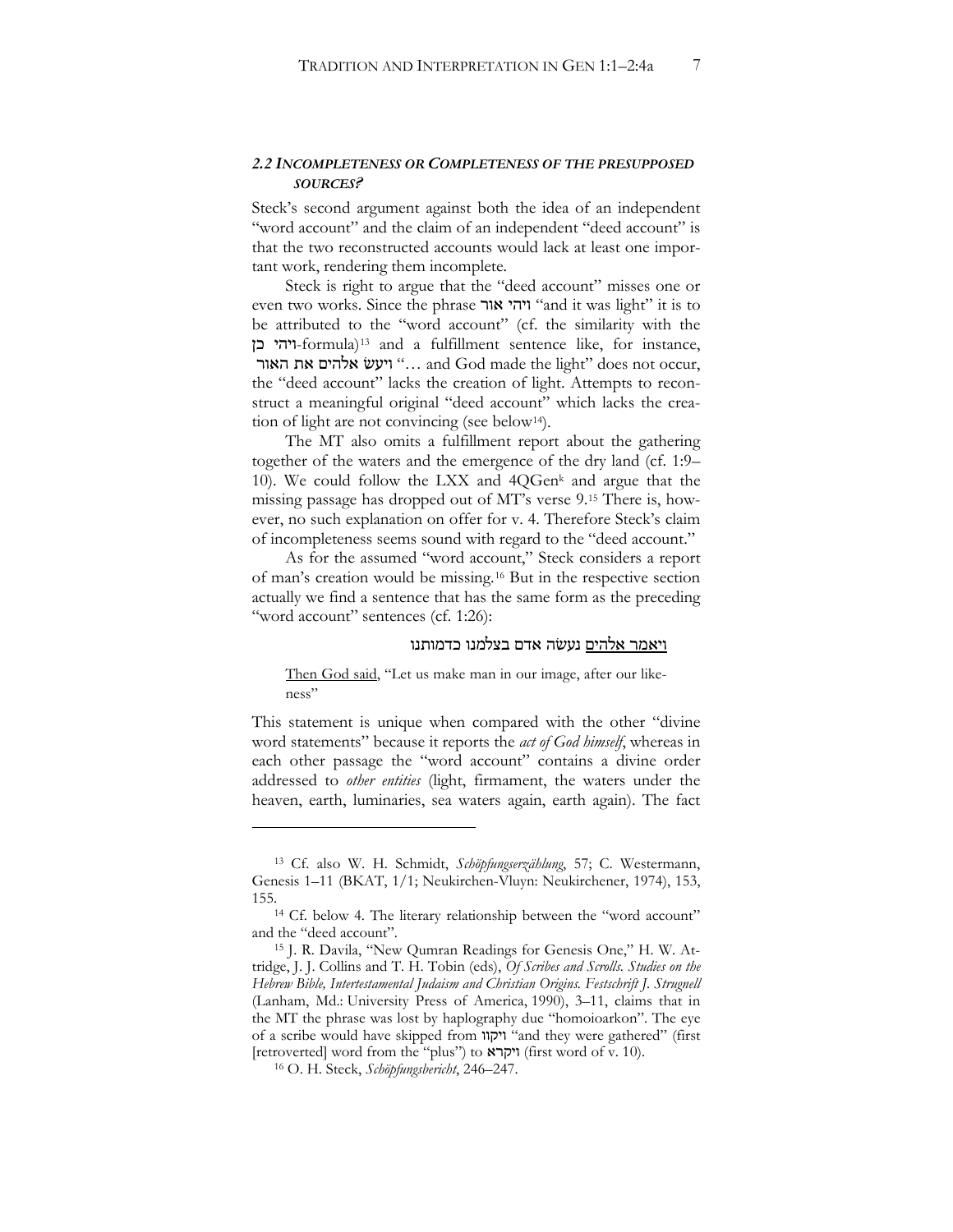that in v. 26 God's word relates to an act done by God himself has led scholars to believe that this verse belongs to the "deed account." However, the feature actually makes better sense in the context of the "word account." The last act of creation is indeed peculiar and forms a climax.[17](#page-7-0) Of all beings only humanity is created "in God's image and likeness": he has the closest relationship to God. This makes the feature that only man is made by *'Elohim* himself insofar fitting.

Nonetheless, there is one difficulty with the assumption of an independent "word account." According to the Masoretic Text in the section of the creation of the sea animals and birds the  $\Gamma$ formula is lacking. The Septuagint, however, has the respective sentence, and, with regard to the presence of the יוהי אור) formula in all other sections, one should assume that this is the original text. A motif for omitting one of the occurrences could be following: It is imaginable that the ייהי כן-formula has been left out of the MT in order that there would be seven total occurrences of the phrase. One might explain the curious lack of the approbationformula in the MT of the section 1:6–8 similarly: it could have been omitted to meet the "requirement" of seven occurrences of the approbation-formula.[18](#page-7-1)

In conclusion we agree with Steck in rejecting the idea of an independent "deed account" source. For the "word account," however, it seems insofar complete because it includes all eight works found in the present text of Gen 1.

## **3. ARGUMENTS AGAINST THE UNITY OF THE "WORD ACCOUNT" AND THE "DEED ACCOUNT"**

Having rebutted arguments against the existence of an older source behind Gen 1:1–2:4a, we will now discuss evidence that suggests a literary-critical differentiation between the various strata in the present text. A close reading reveals remarkable tensions with regard to the content between certain commandments by *'Elohim* ("word account") and the following report of fulfillment ("deed account"):

The reports relating to the creation of the sea animals (cf. 1:21) and the land animals (cf. 1:25) by *'Elohim* does not match the preceding commandments (1:20, 24) which are addressed to the sea waters and the earth:

<span id="page-7-1"></span><span id="page-7-0"></span><sup>&</sup>lt;sup>17</sup> In the "word account" the passage on the seventh day of rest, which forms a climax in the present text, does not exist (see below).

<sup>18</sup> See below 7.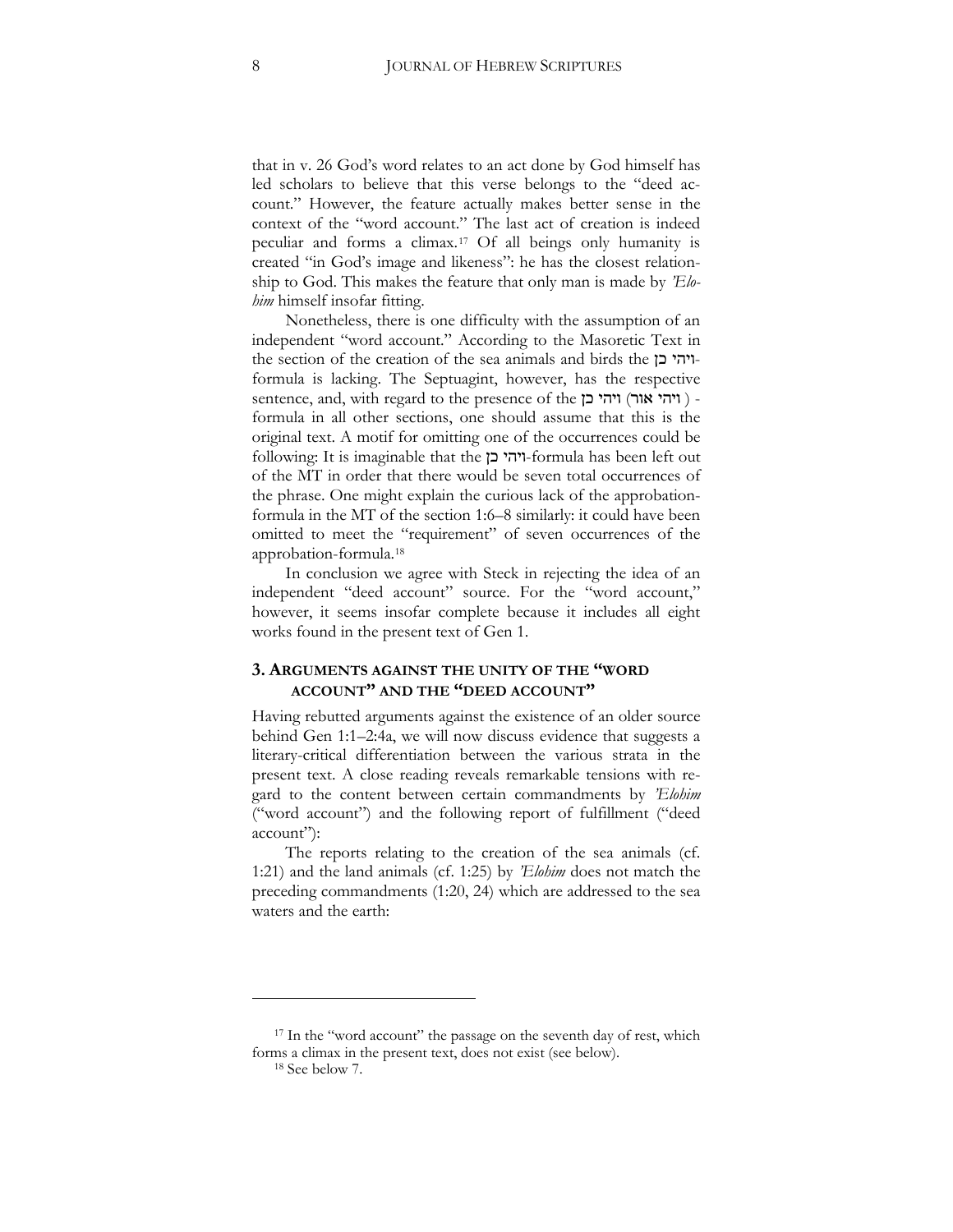1:20: And God said, "Let the waters bring forth (ישרצו המים) swarms of living creatures, and let birds fly above the earth in the open firmament of heaven." And it was so.<sup>[19](#page-8-0)</sup>

1:21abαβ: And God created (**ויברא אלהים**) the great sea monsters and every living creature that moves, of every kind, with which the waters swarm, and every winged bird of every kind.

1:24: And God said, "Let the earth bring forth (תוצא הארץ) living creatures of every kind: cattle and creeping things and wild animals of the earth (וחיתו ארץ) of every kind." And it was so.

 $1:25a$ : And God made (ויעש אלהים) the wild animals of the earth (חית הארץ) of every kind, and the cattle of every kind, and everything that creeps upon the ground of every kind.

In the "word account" the respective living space of the sea animals and of the land animals is also the place of their origin.[20](#page-8-1) In the "deed account" *'Elohim* is the lone creator. There is also a lin-guistic difference between 1:24 and 1:25 (חית הארץ/חיתו ארץ).<sup>[21](#page-8-2)</sup>

Different subjects are also observed in the passage on the creation of the firmament. In *'Elohim's* commandment the action of separating between waters above and waters beneath is attributed to the firmament whereas in the "deed account" the deity itself is responsible for the separation:

1:6: And God said, "Let there be a firmament (יהי רקיע) in the midst of the waters, and let it separate (ויהי מבדיל) the waters from the waters."

1:7a: And God made the firmament and separated (ויעש אלהים את הרקיע ויבדל בין) the waters that were under the firmament from the waters that were above the firmament.

There is an ambiguity in the "deed account" of MT: the firmament could also function as the grammatical subject of "יבדל. But in light of the fact that God functions as subject in the foregoing sentence and also because a characteristic of the sentences relating to the creative acts consists in stressing God's role as the lone creator we

<span id="page-8-0"></span><sup>19</sup> The text of MT is supplemented according to the Septuagint. See above 2.2.

<sup>20</sup> Cf. also W. H. Schmidt, *Schöpfungsgeschichte*, 121, n. 3.

<span id="page-8-2"></span><span id="page-8-1"></span><sup>21</sup> B. Wysshaar, Zurich, points to this difference (oral communication). Another divergence between the "word account" and the "deed account" concerning the language use (spelling) can be observed in the section reporting the genesis of the vegetation: Whereas in the word account  $\mathcal{N}$ is used (cf. 1:11[2x]), the deed account prefers  $i$ למינהו $j$  (cf. 1:12bis; cf. also 1:21.25).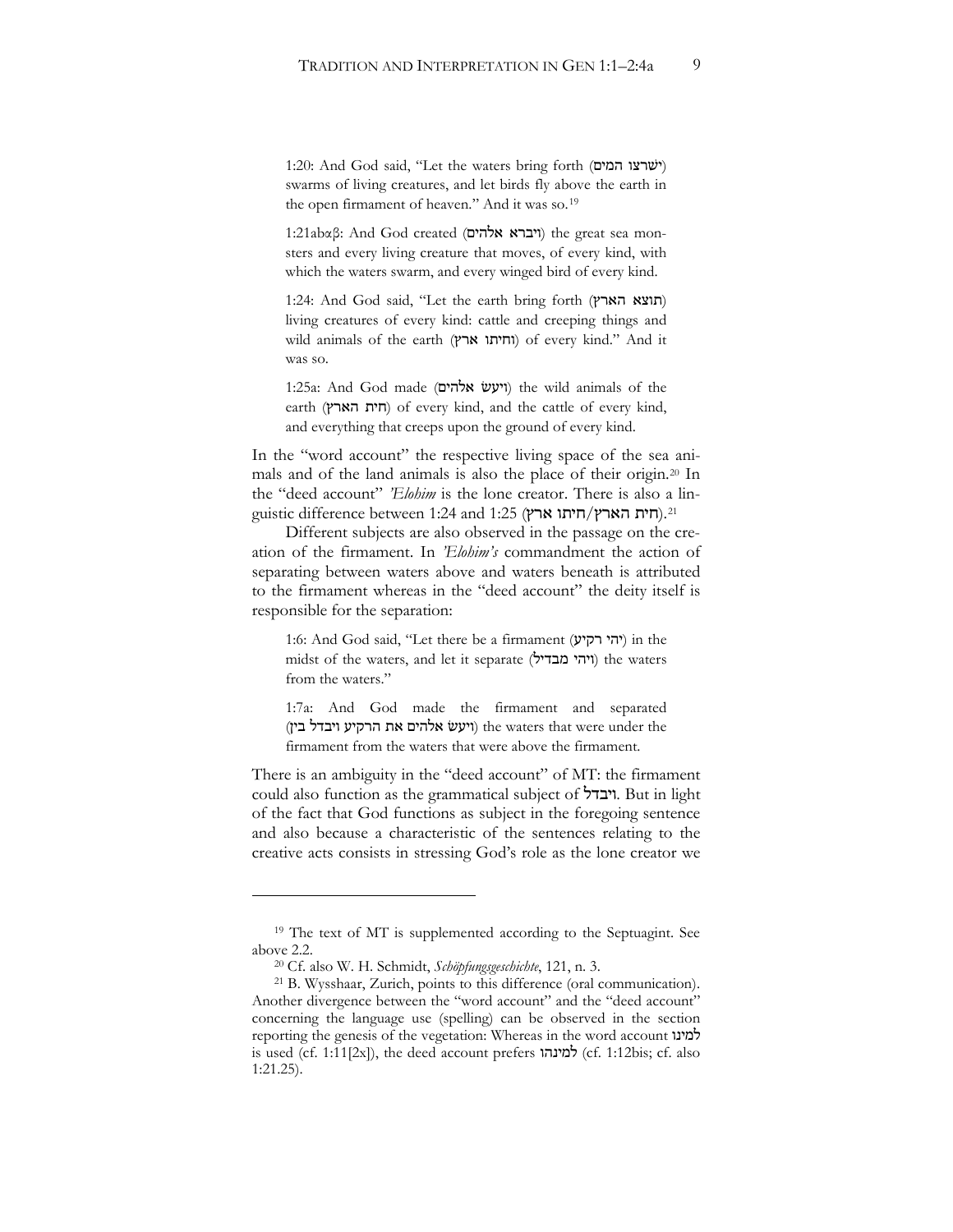assume that the author sees the deity as subject in 1:7 as well. In contrast to MT the Septuagint makes the subject explicit.<sup>[22](#page-9-0)</sup>

A fourth difference: According to the "word account" the heavenly bodies have the task of separating between day and night (cf. 1:14). In a sentence of the "deed report", in v. 4, however, the division between light and darkness (identified later as day and night) is reserved for God.

1:14a: And God said, "Let there be lights in the firmament of the heaven to separate (להבדיל) the day from the night; and let them be for signs and for seasons and for days and years"

1:4b: and God separated (ויבדל אלהים) the light from the darkness.

Finally we note a tension in the section of humanity's creation as well. The idea of the "plurality" of God, found in the announcement sentence 1:26 (three times the 1. p. pl. is used), does not reoccur in the following verse (deed account):

1:26a: And God said, "Let us make (**געשׂה**) man in our image (בצלמנו), according to *our* likeness (בצלמנו)

1:27: And God created man in his own image, in the image of God he created him; male and female he created them.

We have to stop briefly to ask if 1:26 really expresses a "polytheistic" conception (which then would bring tension into the statement of 1:27). In scholarship there are three interpretations of the use of the *1.p. pl.:* (a) The formulation stands in relation with the conception of the "Royal Household of God," it expresses (b) a "selfconsultation" (grammatical explanation: *pluralis deliberationis*) or (c) the idea of sovereign rule and majesty (*pluralis majestatis*). As for the first and the second understanding of the formulation there are several instances in the Hebrew Bible where the respective use may be intended by the authors. The third proposed interpretation of the pl. form, however, seems less probable, since there is only one late instance (Ezra 4:18) where the *pluralis* is used in this way. A decision between the first and the second explanation seems difficult since other possible instances: Gen 11:7; Isa 6:8; 2 Sam 24:14 are open to both interpretations. Nevertheless, in what concerns Gen 1:26 there is an argument for the first explanation. Given that the idea of the royal household of God is well attested in the Hebrew Bible (cf. 1 Kgs 22:19–23; Job 1:6–12; 2:1–6; 38:7) and that an Assyrian text uses the same plural formulation for the creation of humanity (some deities confer and announce the decision by using 1. p. pl., cf. AOT 135 [B 13–17.22f]), it is in principal *possible* 

<span id="page-9-0"></span><sup>&</sup>lt;sup>22</sup> Cf. καί διεχώρισεν ο θεός...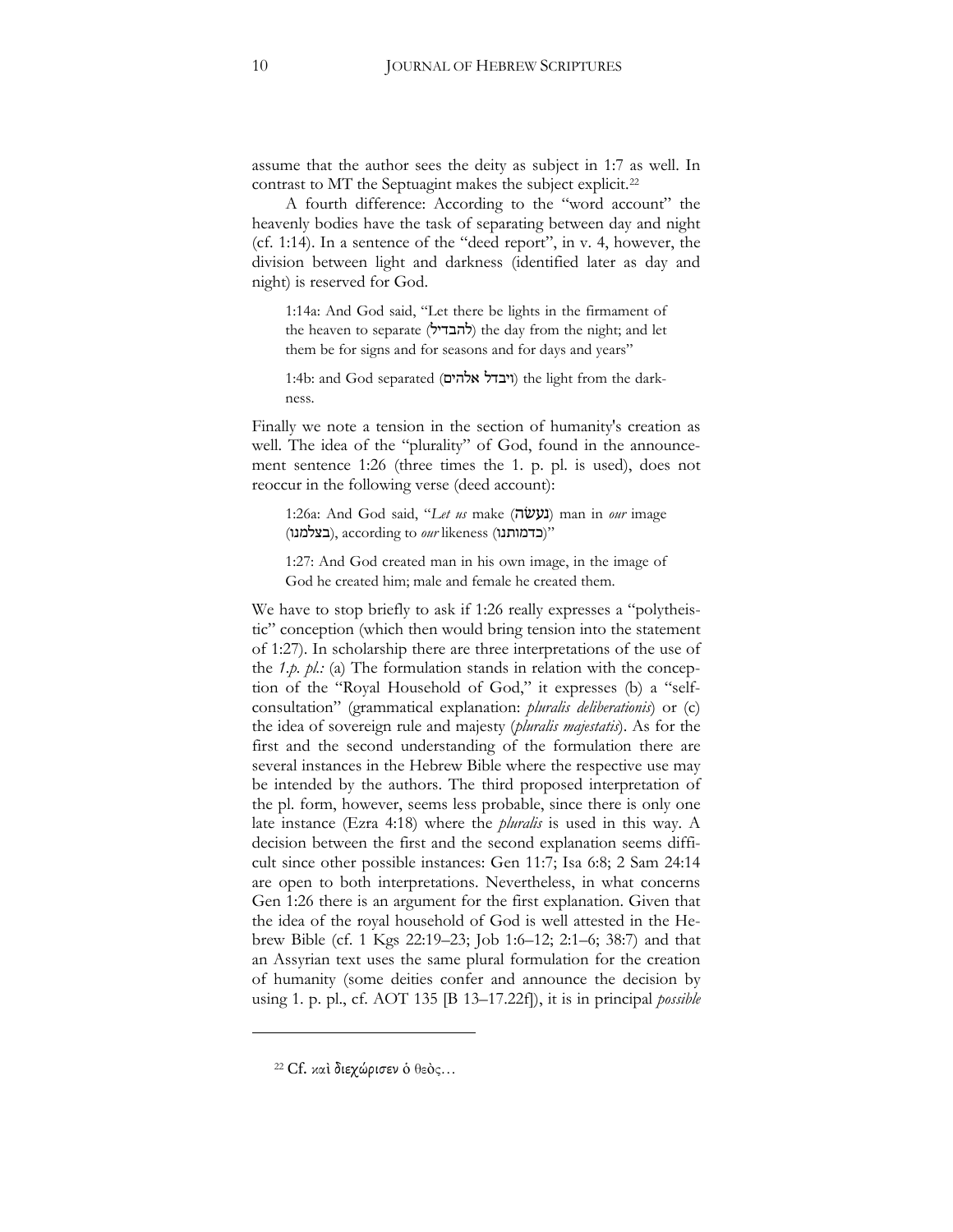to understand 1:26 in relation to the conception of the royal household. *The author of the text must have been aware that if he uses the respective formulation, the statement is open for a "polytheistic" interpretation. He would not have chosen the formulation if he judged the idea of the royal household incompatible with his own theological perception.*

Besides the fact that the peculiar *pluralis*-forms (1. pl.) of v. 26 don't appear again in v. 27, we should point to other differences between the "word account" and the "deed account" in this final work of the deity: They concern the choice of the verb  $(\vec{w} \mathcal{Y})$  in v.  $26$  /  $\overline{x}$  in v. 27), the use of the expression אדם (without article in v. 26 / with article in v. 27), and finally the fact that the statement of the two sexes of humanity is only found in v. 27.

Steck generally explains the divergence in formulation and conception between the commandment and the fulfillment sentences as follows: the announcement sentence relates to the endur-ing permanent living form ("andauernde Daseinsgestalt")<sup>[23](#page-10-0)</sup> whereas the execution sentence focuses on the respective creation act as an initial act ("Erstausführung im Rahmen der Schöpfung").<sup>[24](#page-10-1)</sup> This explanation would fit the conception of the second day (creation of the firmament), but it does not match the conceptualization present in the sea animals' and land animals' creation. Here the image used in the commandment sentence expresses appropriately the *punctiliar* event of creation (sea and earth "give birth" to the sea animals and the land animals) but hardly expresses the ever-lasting process of furnishing the animals with "life energy," as Steck claims.[25](#page-10-2)

Because of the demonstrated theological tensions and linguistic discrepancies between the "word account" and "deed account" assertions we do not share the opinion of the majority of modern scholars that views Gen 1:1–2:4a as a unity. Since the aforementioned observations relate to the differences between the "word account" and the "deed account" the argument is also valid with regard to the positions of scholars like D. Hermant<sup>[26](#page-10-3)</sup> and P. Weimar,[27](#page-10-4) who find different layers in Gen 1 but nevertheless refrain

 $\ddot{\phantom{a}}$ 

<span id="page-10-4"></span><sup>27</sup> P. Weimar, "Chaos und Kosmos: Gen 1,2 als Schlüssel einer älteren Fassung der priesterschriftlichen Schöpfungserzählung," A. Lange, H.

<sup>23</sup> O. H. Steck, *Schöpfungsbericht*, 65.

<sup>24</sup> O. H. Steck, *Schöpfungsbericht*, 65.

<span id="page-10-2"></span><span id="page-10-1"></span><span id="page-10-0"></span><sup>25</sup> According to Steck the earth provides "die für den Fortbestand der Landtiere entscheidende Kraft," cf. O. H. Steck, *Schöpfungsbericht*, 121.

<span id="page-10-3"></span><sup>26</sup> D. Hermant, "Analyse littéraire du premier récit de la creation," *VT* 15 (1965), 437–451. The point of departure for his redaction-critical differentiation is the incongruence between the alignment of the 6/7-day scheme and the eight creation works. As a solution for this problem he attributes the entire fifth section to the Priestly redaction (cf. below 7.) and proposes a creation account of seven works realized in seven days as the original report.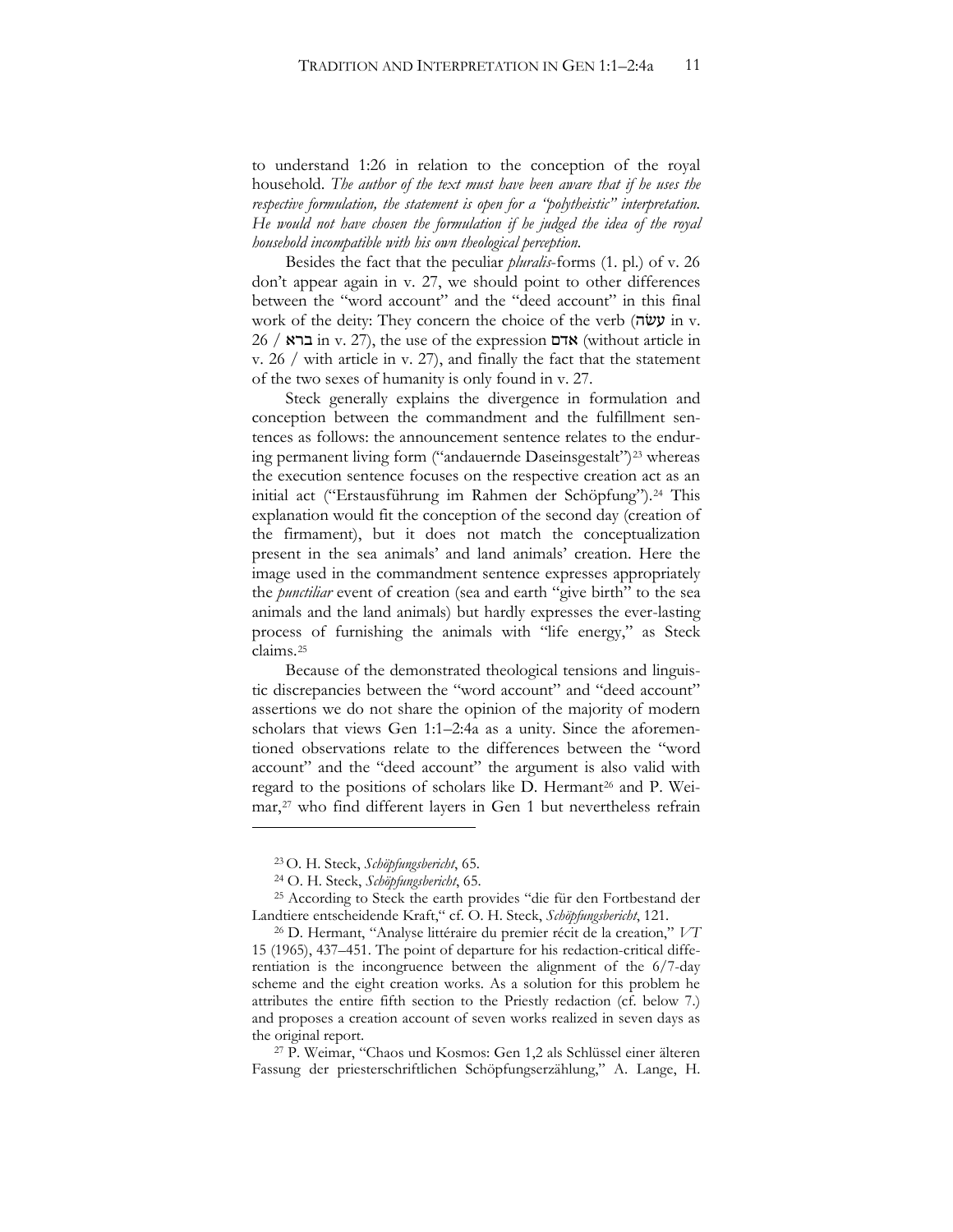from distinguishing between "word account" and "deed account" statements in the traditional text.

## **4. THE LITERARY RELATIONSHIP BETWEEN THE "WORD ACCOUNT" AND THE "DEED ACCOUNT"**

Above (2.2) we tried to show that whereas the "word account" is complete and contains all works of creation, the "deed account" lacks one or two important works. Scholars who advocate a "deed account" as the original layer of the creation story have a problem here. Attempts by W. H. Schmidt and by C. Levin to reconstruct an independent "deed account"—which lacks the creation of light—are not convincing:

"And the earth was waste and void; and darkness was upon the face of the deep: and the wind of God moved upon the face of the waters. And God separated the light from the darkness" (W. H. Schmidt, *Schöpfungsgeschichte*[28](#page-11-0)).

"But the earth was waste and void. And God separated the light from the darkness." (C. Levin, "Tatbericht"<sup>29</sup>).

In both reconstructed texts the sudden, unprepared emergence of the light is awkward.

The fact that one or two works are lacking in the "deed account" can be solved better by viewing this account as *a later redaction layer*. A redactor appears to have reworked the "word account" by adding a "deed account"; however, he did not find it necessary to insert a "deed report" for every act of creation. For instance it would be inappropriate to supplement the statement: ויהי אור

<u>.</u>

Lichtenberger and D. Römheld (eds), *Mythos im Alten Testament und seiner Umwelt. Festschrift für Hans-Peter Müller zu seinem 65. Geburtstag* (BZAW, 278; Berlin/New York: Walter de Gruyter, 1999), 196-211; = P. Weimar, *Studien zur Priesterschrift* (Tübingen: Mohr Siebeck, 2008), 135–150. Weimar posits an older source text behind the present Priestly text that is especially evident in the description of the primordial world in 1:2. The dissimilarity in the use of the term הארץ in v. 1 and in v. 2 and the peculiarity of the motifs in v. 2 are indices favoring a redaction-critical differentiation between the two verses (cf. below 6.). Weimar also sees a tension between the first (light) and the fifth creation work (heavenly bodies) and ascribes 1:3–5 to the Priestly redactor; this argument, however, is not convincing (cf. below 7.).

<span id="page-11-0"></span><sup>28</sup> Cf. W. H. Schmidt, *Schöpfungsgeschichte*, 161: "Und die Erde war wüst und leer, und Finsternis (lag) auf der Urflut, und der Wind Gottes bewegte sich über dem Wasser. Und Gott trennte zwischen dem Licht und der Finsternis."

<span id="page-11-1"></span><sup>29</sup> Cf. C. Levin, "Tatbericht," 116: "Die Erde aber war wüst und öde. Da schied Gott das Licht von der Finsternis."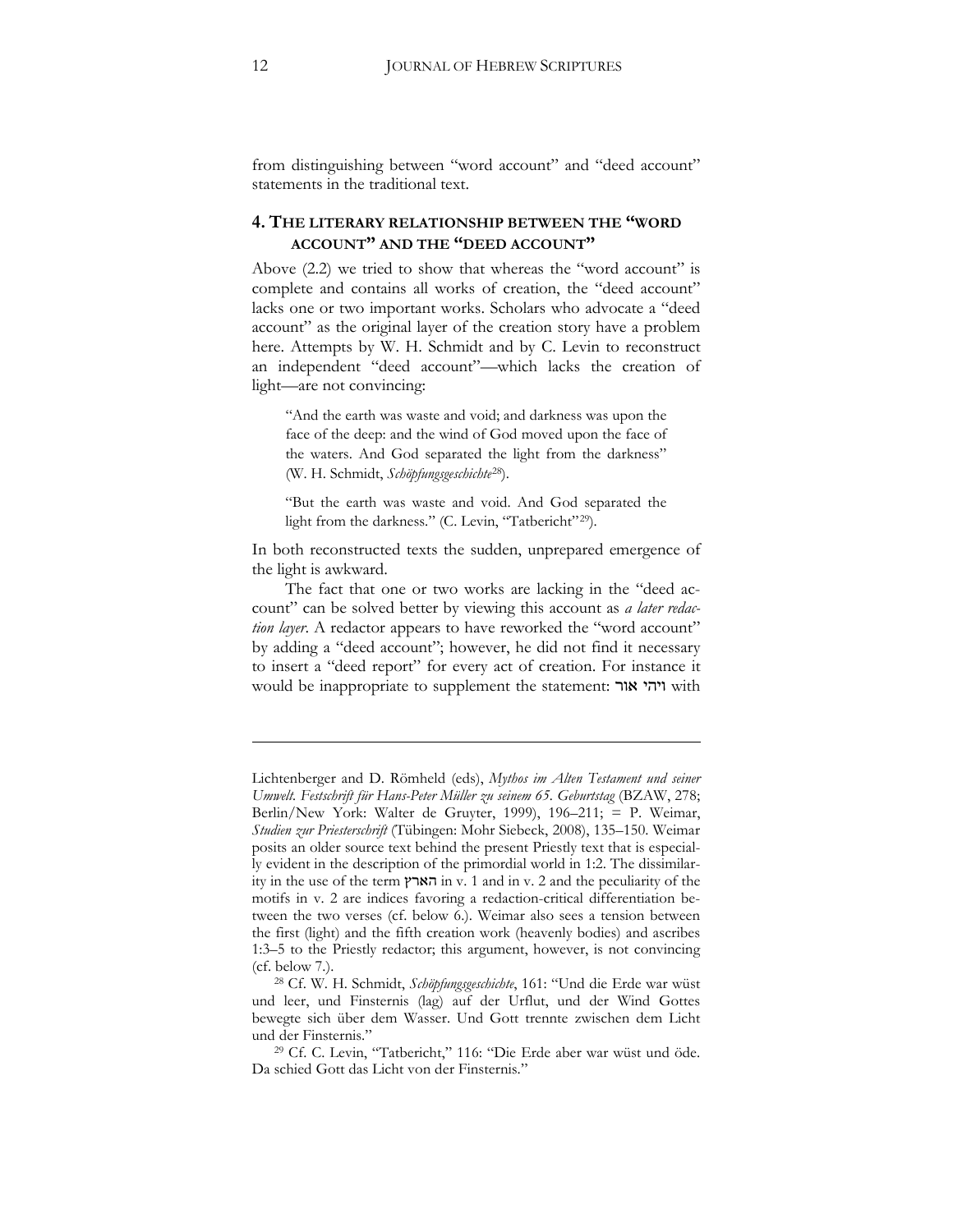a "deed report" (יועש אלהים את האור "cleed report" ("usa d God made the light").

The hereby proposed genetic relationship between the two accounts (the "word account" as the original report and the "deed account" forming the redaction layer) is supported by a further argument. The four above discussed differences between the two accounts  $(1:20/21; 1:24/25; 1:6/7;$  and  $1:14/4$ ) suggest the following theological explanation: The idea expressed in the word account—that heaven, earth, sea und stars are addressed by the divine commandment in order to carry it out—seems to have been problematic for the author of the "deed account." This author (or better: redactor) aimed to correct the "word account" *by limiting the creation activity to 'Elohim alone*.

There is, however, one case which seems to contradict this theological explanation. In the "deed account" concerning the emergence of vegetation on the earth, it is not God, but rather the earth that is the actor (cf. 1:12: ותוצא הארץ דשא brought forth vegetation…"). Remarkably, this is the only example among the whole "deed account" sentences about creation where *'Elohim* is *not* the grammatical subject.[30](#page-12-0) How is one to explain it? In contrast to the more mythical conceptions of other sections (preserved only in the word account; cf. 1:20: the water bringing forth sea animals; cf. 1:24: the earth bringing forth land animals), the idea that the earth brings forth *vegetation* is realistic and corresponds to human experience. For this reason the "deed account" redactor agreed with the "word account" and conceded to the earth an active role.

## **5. THE "DEED ACCOUNT" LAYER AS THE PRIESTLY REDACTOR'S CONTRIBUTION**

 $\overline{a}$ 

Since there are—as shown above—several reasons to conclude that the "deed account" is a later supplement, we may ask if the "deed account" should be ascribed to the Priestly author of Pg. There is in fact some evidence for this assumption:

(1) The lexeme  $\sum$  occurs several times in statements relating to *'Elohim's* deeds, but is missing from the "word account" state-ments.<sup>[31](#page-12-1)</sup> This verb often appears in Pg and occurs mainly in exilic

<span id="page-12-0"></span> $30$  In the version of the Septuagint and  $4QGen<sup>k</sup>$  we note another exception. In the fulfillment report about the gathering of the waters and the emergence of the dry land (1:9) *'Elohim* is not the subject either. However, a statement that the deity have made sea and earth is, of course,

<span id="page-12-1"></span>impossible within the previous context (1:2, 9). <sup>31</sup> In the sections dealing with the eight single acts of creation  $\boldsymbol{\kappa}$  is used in 1:21 and 1:27(3x). The lexeme also occurs in 1:1; 2:3, 4a. 1:1; 2:4a should probably be attributed to the "deed account"; for 2:2–3 an attribution to a second redactional layer seems possible, see below 6.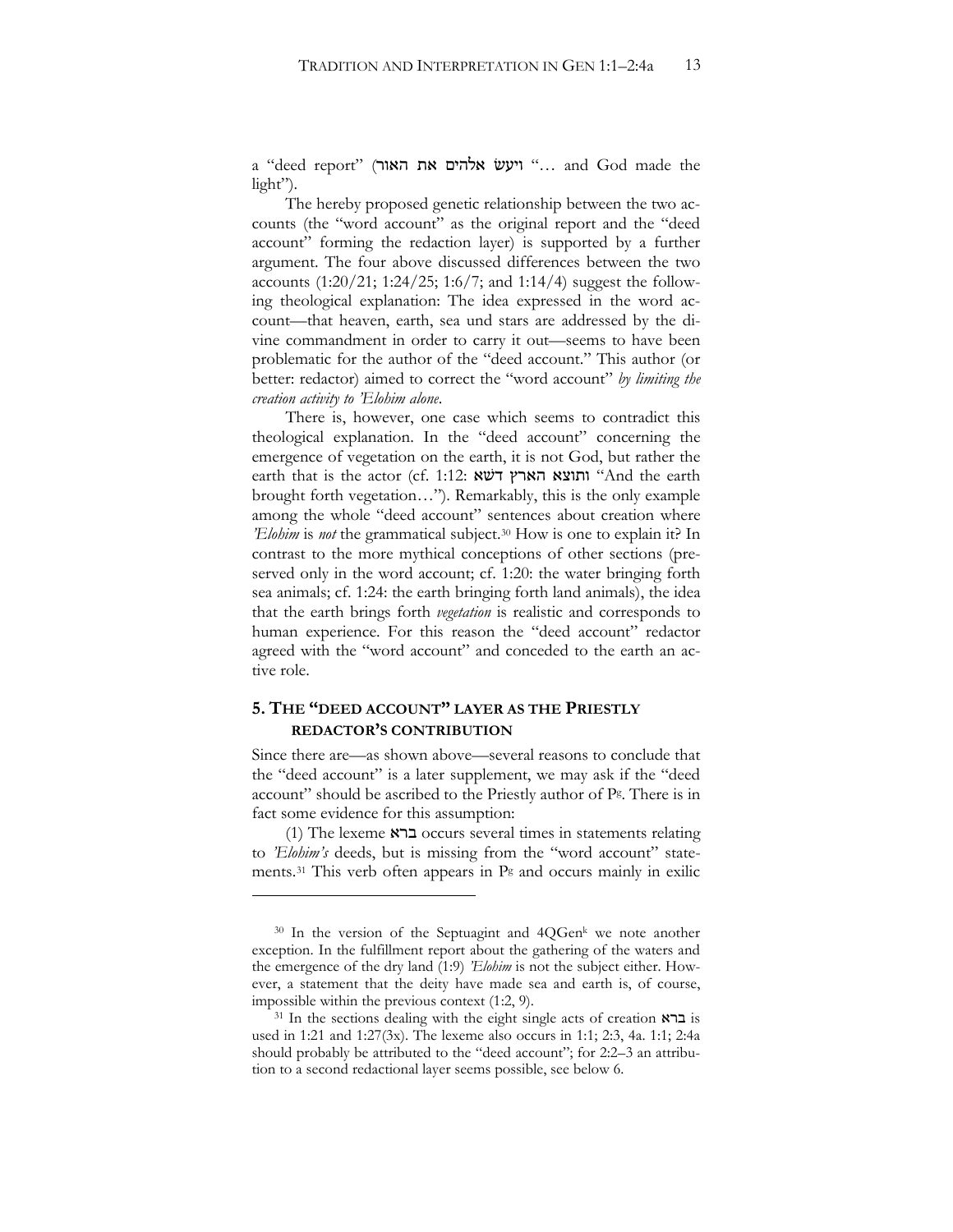or postexilic texts.<sup>[32](#page-13-0)</sup> The distribution of  $\overline{\mathsf{K}}$ ברא in the "deed account" sections concurs with the blessing motif:  $\overline{K}$  is used for the creation of the sea animals and birds (1:21) and humanity (1:27, three times). These are exactly those beings which receive a blessing by God. In contrast, for all other "products" of God's creation the verb עשׂה (and once  $\mathbf{X} \mathbf{y}$  Hi.) is used and at the same time they are bereft of God's blessing:

Creation of the firmament (1:7a)

<mark>ויעש</mark> אלהים את הרקיע ויבדל בין המים אשר מתחת לרקיע ובין המים אשר מעל לרקיע

Creation of the vegetation (1:12a)

ותוצא| הארץ דשׁא עשׂב מזריע זרע למינהו ועץ עשׂה פרי אשר זרעו בו למינהו

Creation of the luminaries (1:16–18a)

|ויעש| אלהים את שני המארת הגדלים את המאור הגדל לממשלת היום ואת המאור הקטן לממשלת הלילה ואת הכוכבים ויתן אתם אלהים ברקיע השמים להאיר על הארץ ולמשל ביום ובלילה ולהבדיל בין האור ובין החשך

Creation of the sea animals and the birds (1:21ab $\alpha$  $\beta$ , 22)

ויברא אלהים את התנינם הגדלים ואת כל נפש החיה הרמשת אשר שרצו המים למינהם ואת כל עוף כנף למינהו

ויברך אתם אלהים לאמר פרו ורבו ומלאו את המים בימים והעוף ירב בארץ

Creation of the land animals (1:25a)

ויעש| אלהים את חית הארץ למינה ואת הבהמה למינה ואת כל רמשׂ האדמה למינהו

Creation of humanity (1:27–28)

 $\overline{a}$ 

ויברא<mark> אלהים את האדם בצלמו בצלם אלהים ברא אתו זכר</mark> ונקבה ברא אתם

ויברך אתם אלהים ויאמר להם אלהים פרו ורבו ומלאו את הארץ וכבשה...

In this respect it is important to see that this well-planned alignment, that is, the parallel use of the verb  $\kappa$ ברא and the blessing mo-

<span id="page-13-0"></span><sup>&</sup>lt;sup>32</sup> Cf. K. H. Bernhardt, ברא II 2., G. J. Botterweck and H. Ringgren (eds), *Theological Dictionary of the Old Testament*, 245. It occurs predominantly in Second Isaiah (17x) and the P-strata of Gen (11x). It is found less often in Ps (6x); Ezek (3x) and Third Isaiah (3x). According to Bernhardt only two instances can maybe considered preexilic (Num 16:30, twice, and Ps 89:13, 48).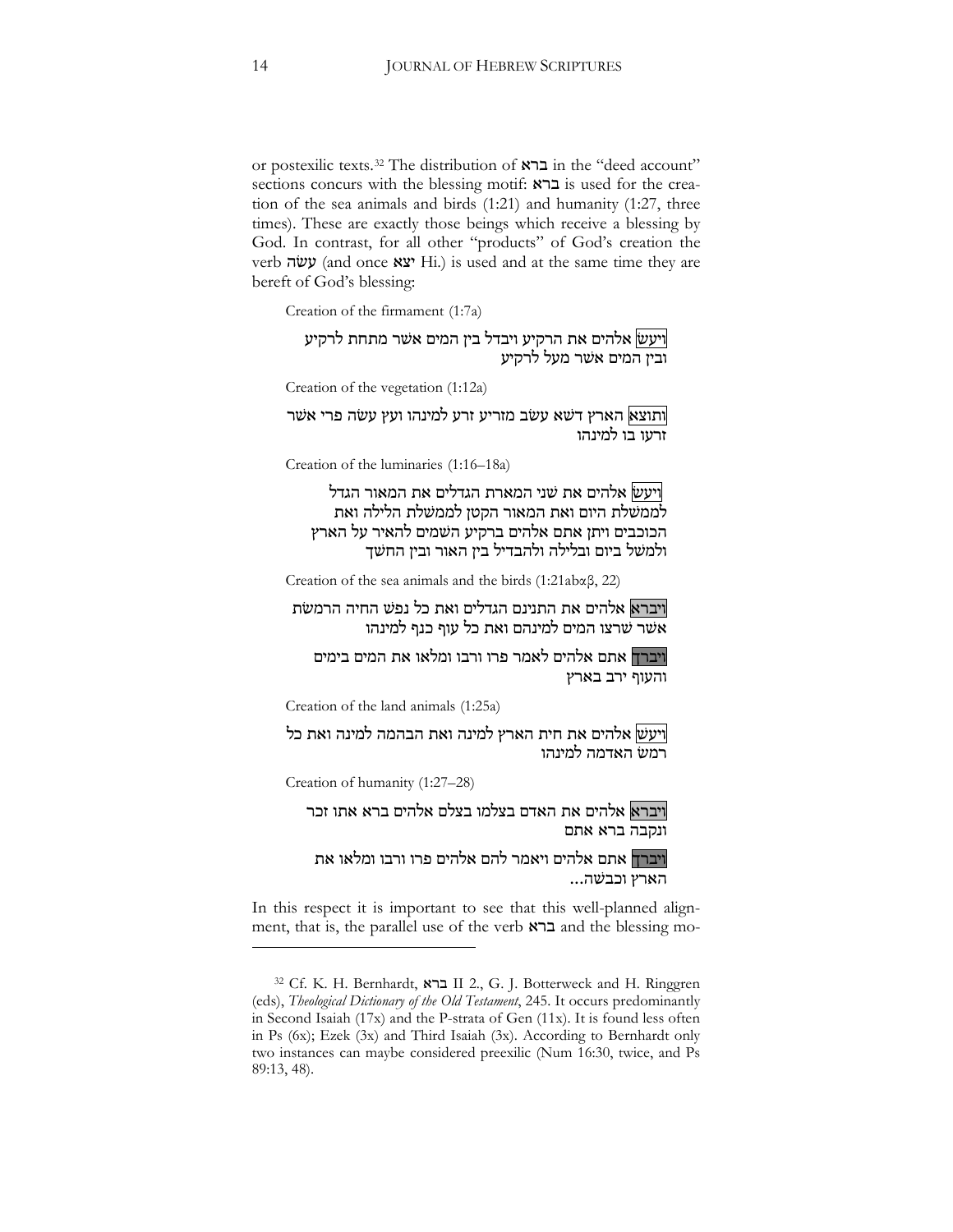tif, is observable only in the "deed account." The verbs used in the preceding announcement sentences differ from those which occur in the "deed account" sections. It is especially remarkable that the "word account" of the creation of humanity uses the verb עשׂה (cf.  $1:26$  (נעשׂה אדם בצלמנו), which does not concur with the threefold use of  $x \in \text{if } x \in \text{if } x \in \text{if } x \in \text{if } x \in \text{if } x \in \text{if } x \in \text{if } x \in \text{if } x \in \text{if } x \in \text{if } x \in \text{if } x \in \text{if } x \in \text{if } x \in \text{if } x \in \text{if } x \in \text{if } x \in \text{if } x \in \text{if } x \in \text{if } x \in \text{if } x \in \text{if } x \in \text{if } x \in \text{if } x \in \text{if } x \in \text{if } x \in \text{if } x \in \text$ 

Since the blessing motif plays an important role within Pg, [34](#page-14-1) the parallel use of the verb  $\kappa$ ברא and the blessing sentences is a strong argument for the attribution of the "deed account" layer to Pg.

(2) The attribution of the "deed account" to the Priestly redaction seems clear for a second reason as well. While the "word account" contains certain motifs that are difficult to combine with the theology of P (cf. the "birth" of certain beings by the earth and the sea), the "deed account" fits well with P. Because it stresses God's role as the lone creator, it is strictly monotheistic.

## **6. FURTHER ELEMENTS OF THE REDACTION LAYER ("DEED ACCOUNT")**

 $\overline{a}$ 

: also occurs in the frame sentences of 1:1 and 2:4a. A third instance is found in the report of the seventh day (2:3). In these three sentences the verb is used in a summarizing way for the entire creation. Are all respective clauses to be attributed to the redaction layer?

<span id="page-14-0"></span><sup>&</sup>lt;sup>33</sup> Scholars have always been troubled by the fact that two verbs of similar meaning—עשׂה and ברא—are used within the same passage. No satisfying explanation has been found yet for the distribution of the two verbs in the "final text" (cf. Schmidt, Schöpfungsgeschichte, 164; Westermann, *Genesis*, 120–21). Mark Smith (*The Priestly Vision of Genesis 1* [Minneapolis, MN: Fortress Press, 2010], 48) is right in pointing out that the verb  $\star$ ברא "frames the account, and in this way it stresses God's unique role as the Creator." As for the use in between, however, he lists the occurrences of the two verbs ברא and עשה without giving an explanation for their distribution: "In between, this verb [i.e. ברא, J. H.] applies to the creation of sea creatures and humanity on days 5 and 6 of creation (1:21 and 27). In contrast, a more generic verb, 'to make' (עשׂה), occurs on days 2 and 4 and in combination with the verb, "to create" (ברא) on day 6 (see also

<span id="page-14-1"></span><sup>2:3).&</sup>quot;<br> $34 \text{ Cf. M. Bauks, "Genesis 1 als Programmschrift (P<sup>g</sup>), " A. Wein (ed.),}$ *Studies in the Book of Genesis. Literature, Redaction and History*, Leuven 2001, 342-343; Thomas J. King, *The Realignment of the Priestly Literature*. The Priest*ly Narrative in Genesis and Its Relation to Priestly Legislation and the Holiness School*, Eugene, OR, 2009, 85–87 (attributing all passages to PN [Northern Priestly Document]).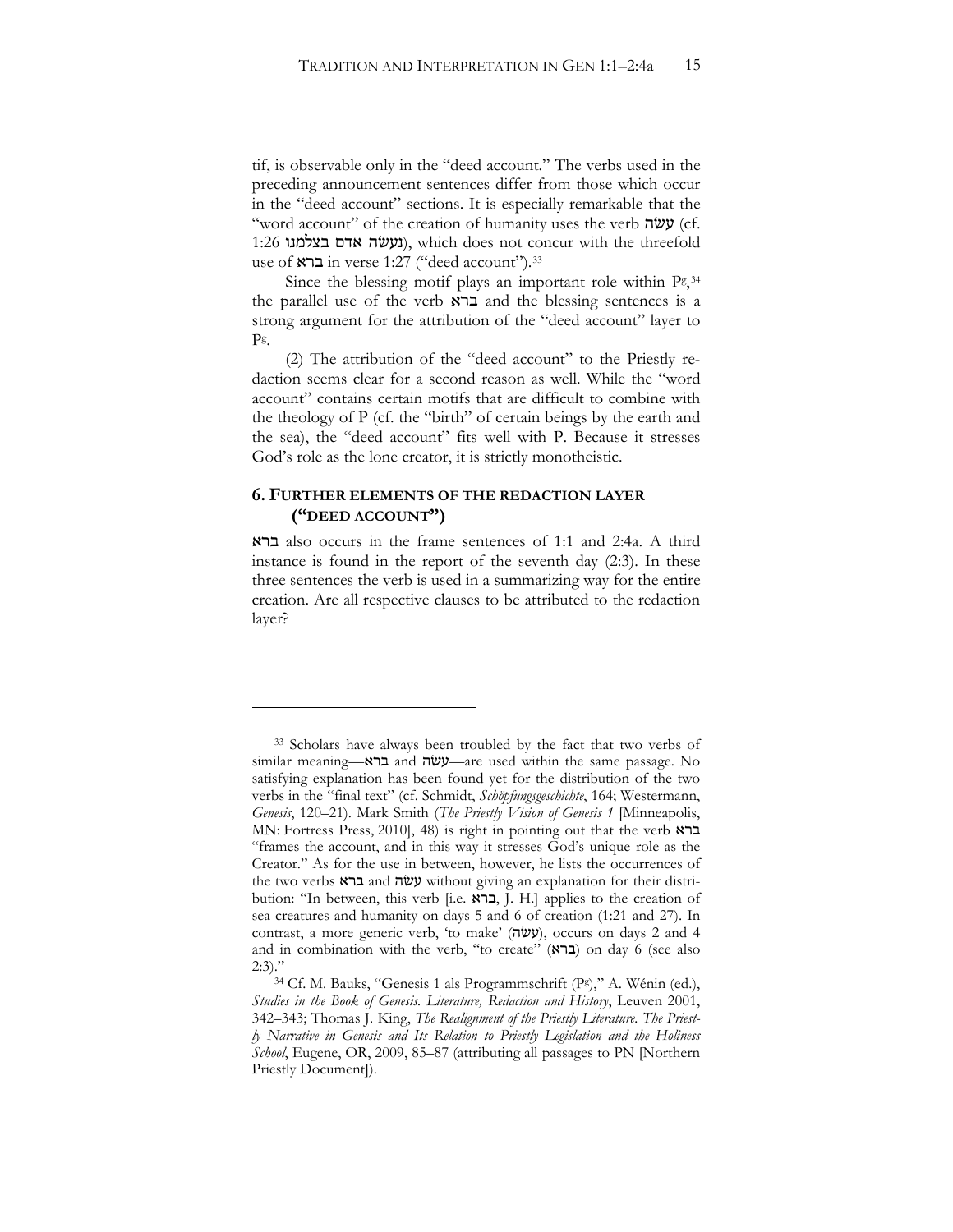#### **Title (1:1) and Subtitle (2:4a)**

The two sentences frame the present text Gen 1:1–2:4a. That they relate one to the other is obvious because of the use of three iden- $\alpha$ ical expressions (הארץ, השמים, דרא):



The occurrence of  $\kappa$ ברא, which is only found in "deed account" sections, suggests ascribing these verses to the Priestly redaction as well. It is imaginable that the redactor considered the use of this verb to render a special qualification necessary also for these framing statements that refer to the ensemble of *'Elohim*'s creation deeds.

Are there other arguments for the attribution of the respective sentences to the "deed account" redactional layer?

As for the opening v. 1 it has been observed that it stands in tension to the succeeding v. 2:

### בראשית ברא אלהים את השמים ואת הארץ  $1:1$

#### 1:2 <u>והארץ</u> היתה תהו ובהו וחשך על פני תהום ורוח אלהים

#### מרחפת על פני המים

According to Gen 1:1 heaven and earth are created by *'Elohim*, whereas v. 2 reveals that the earth has existed *ab initio*.[35](#page-15-0) Like Gen 1:2 several creation accounts from the ancient Near East begin with a description of the primordial world.<sup>[36](#page-15-1)</sup> Furthermore some scholars have argued that the syntax at the beginning of v. 2 (*w-xqatal*) often is used at the commencement of a story.<sup>[37](#page-15-2)</sup> These could be indications that "1:2 originally was an opening verse"[38.](#page-15-3) The preceding verse, Gen 1:1, would be a later supplement. It naturally fits well with the above outlined theological profile of the Priestly redaction layer. Immediately at the beginning of the unit *'Elohim*  appears as lone creator.

<span id="page-15-0"></span><sup>&</sup>lt;sup>35</sup> This tension between the two first verses is observed by P. Weimar, "Chaos," A. Lange et al. (eds), Mythos, 196-211, here 198-199; = P. Weimar, Studien, 135–50, here 137–38; M. Weippert, "Schöpfung am Anfang oder Anfang der Schöpfung: Noch einmal zu Syntax und Semantik von Gen 1,1–3," ThZ 60 (2004), 5–22, here 12.20–21.

<span id="page-15-1"></span><sup>&</sup>lt;sup>36</sup> Cf. Enuma Elish (cf. TUAT III, 569); "Eine zweisprachige Beschwörung mit Schöpfungsmythos" (cf. TUAT III, 608); "Cosmogony from Nibru" (cf. TUAT III, 253–354).

<span id="page-15-2"></span><sup>&</sup>lt;sup>37</sup> Cf. Gen 3:1; Exod 3:1; Judg 11:1; 2 Sam 3:17; 2 Kgs 6:8. The pattern *w-x-qatal* occurs also in Gen 2:5 (this verse is often seen as the original beginning of the creation story in Gen 2:4b–3:24).

<span id="page-15-3"></span><sup>38</sup> Cf. M. Bauks, Welt, 84, n. 123: "… ein ursprünglicher Erzählbeginn gewesen ist."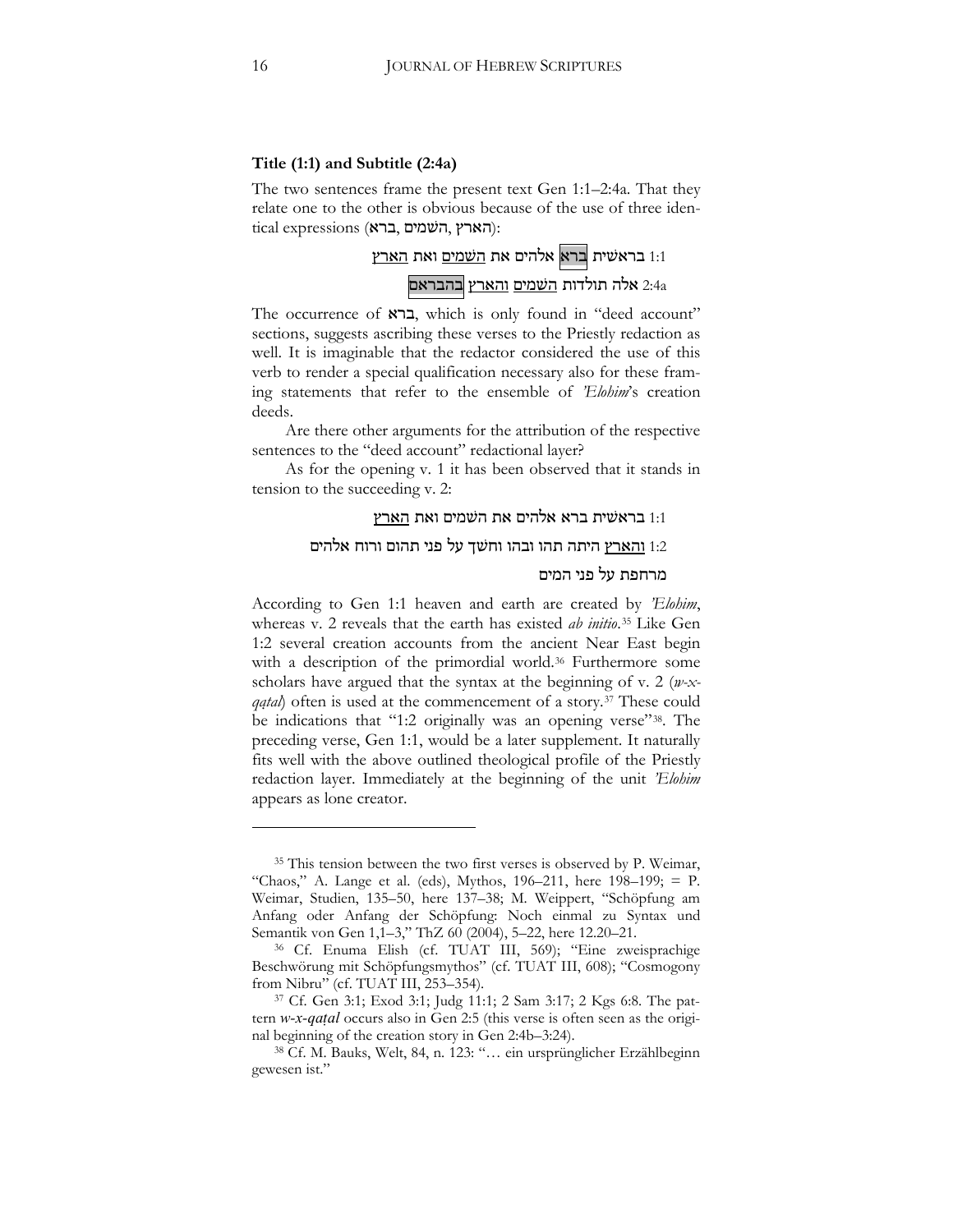As for 2:4a, also here the idea that heaven and earth have been *created* is underlined by the final expression **בהבראם**. So, also with regard to contents, the two sentences form an *inclusio*. Since the expression רגולדות השמים והארץ ("genealogy/posterity of heaven and earth") does not match the theology of the Priestly redaction, it is possible that the sentence והארץ השמים והארא formulated by the author of the "word account" (cf. below 7), and later on, through the addition of בהבראם, was reinterpreted by the Priestly redactor ("these are the generations of the heaven and of the earth *when they were created*").

#### **The section relating to the seventh day (2:2–3)**

The occurrence in 2:3 is found in the section of the seventh day  $(2:2-3)$ .

> 2:2 ויכל אלהים ביום השביעי מלאכתו אשר <mark>עשה</mark> וישבת ביום השביעי מכל מלאכתו אשר <mark>עשה</mark> 1:3 <mark>ויברך</mark> אלהים את יום השביעי ויקדש אתו כי בו שבת מכל מלאכתו אשר ברא אלהים <mark>לעשות</mark>

Because acts of creative "by the word" are not strenuous, this section concerning the divine rest on the seventh day does not fit the "word account," but rather the "deed account."<sup>[39](#page-16-0)</sup> For this reason one might be inclined ascribing the entire passage to the Priestly redaction as well. Such attribution seems also credible because of the blessing motif found in 2:3, which is a characteristic of  $P<sup>g</sup>$  (see above). However, besides of ברא, also the verb עשׂה occurs three times in the section of the seventh day. The two verbs are utilized here in the same way: both refer to God's work of creation as a whole (cf. the identical formulation: מכל מלאכתו אשר |עשה../ ברא :...מכל מלאכתו אשר ברא...). Because of the somewhat different use of the lexeme  $\kappa$ ברא (it is paralleled with  $\mu$  $\mu$ ) in this section one should also take into account the possibility that a secondary Priestly redactor rather than the first Priestly redactor is responsible for this addition. Y. Amit and J. Milgrom point to typical "H terms" (הקדש; שבח) in this section. $40$ 

The section of the seventh day is related with the six/sevenday schema that shapes the present text Gen 1:1–2:4a. This probably means that the arrangement with six working days and a rest day was devised by the (first or second) Priestly redactor.

<sup>39</sup> Cf. already J. Morgenstern, "Creation Story," 174–175.

<span id="page-16-1"></span><span id="page-16-0"></span><sup>40</sup> Cf. Y. Amit, "ʤʹʥʣʷʤʧʥʬʥʤʠʩʸʡʤ," M. Cogan, B. Eichler and J. Tigay (eds.), *Tehillah le-Moshe. Biblical and Judaic Studies in Honor of Moshe Greenberg* (Winona Lake, IN: Eisenbrauns, 1997), 13\*–29\* (Amit argues that 2:1-3 are "H"); J. Milgrom, *Leviticus 17-22* (AB, 3A; New York, N.Y.: Doubleday, 1991–2001, 2000), 1344 (for Milgrom only 2:2–3 form the "H" insertion).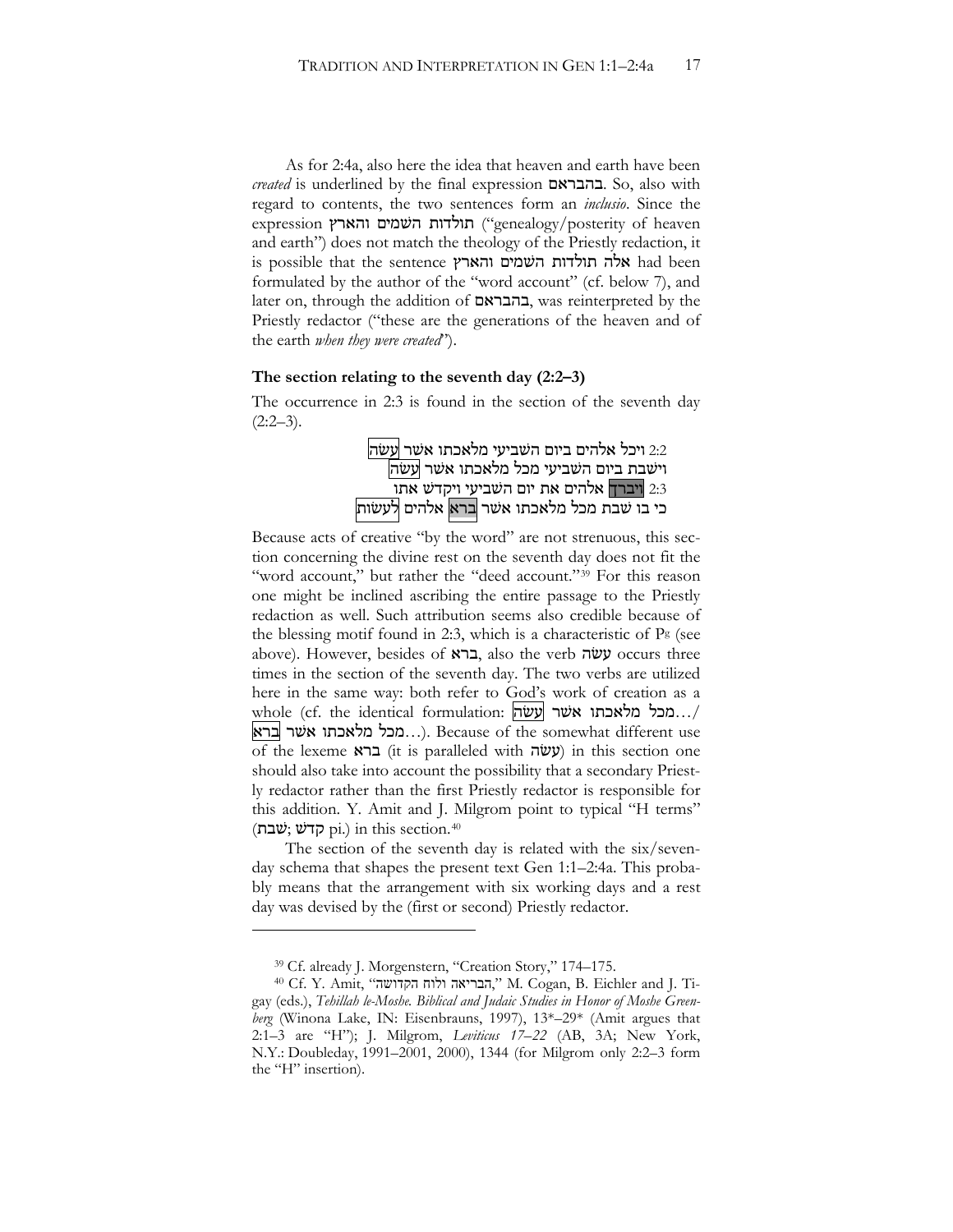## **7. FURTHER ELEMENTS OF THE "WORD ACCOUNT" AS ORIGINAL REPORT**

Is it possible to attribute further elements, apart the announcement sentences and the subsequent ויהי כן-formula, to the word account layer, too? In Gen 1:2 one may see the old beginning of the creation story of Gen 1 ("word account," see above 6). It is probable  $\frac{1}{10}$ אלה תולדות השמים והארץ—1:4 $\frac{1}{2}$ elonged—אלה תולדות השמים והארץ— $\frac{1}{2}$ to the assumed source text, perhaps as its "title," as some scholars suggested.[41](#page-17-0) The sentence goes much better with the theology of the "word account" than that of the Priestly redaction layer (cf. the idea that the earth brings forth living beings).

We may now consider how this report ended. One possibility is the concise concluding sentence of *Gen 2:1*: יוכלו השמים והארץ וכל צבאם "Thus the heavens and the earth were completed, and all their hosts." With regard to the occurrence of the lexeme  $\vec{p}$  pu., at first sight we might be inclined to attribute this sentence to the Priestly redaction layer, since בלה, pi. (and q., but not **בלה** pu.,) often occurs in P.<sup>[42](#page-17-1)</sup> A number of recent treatments see Gen 2:1 in close relationship with Exod 39:32a and attribute it to Pg.[43](#page-17-2) However, we should also take into consideration the possibility that this verse already belonged to the "word account" as source text of Pg. There are indeed two arguments against the ascription of the verse to Pg. Its passive voice contrasts the style of the redaction layer: the Priestly redactor generally chose the active voice and mentioned explicitly *'Elohim* as subject[.44](#page-17-3) In what concerns the use of the lexeme  $x \in \mathbb{Z}$  "hosts (of beings)" (cf. -8+)# "and all their hosts") it is noteworthy that in the context of Gen 1 the expression refers to the heavenly bodies (as often in the Hebrew Bible like for instance in Isa 40:26), but also to the creatures of the sea and the earth. In P, however, צבא occurs only in plural and relates only to Israel in connection to its "regiments"

<span id="page-17-0"></span><sup>&</sup>lt;sup>41</sup> Cf., among others, H. Gunkel, *Genesis* (HKAT, 1; Göttingen: Vandenhoeck & Ruprecht, 1922<sup>3</sup>), 101; M. Witte, *Die biblische Urgeschichte*: *redaktions- und theologiegeschichtliche Beobachtungen zu Genesis 1,1-11,26* (BZAW, 265; Berlin/New York: W. de Gruyter, 1998), 55.

<sup>42</sup> Cf. Gen 17:22; 49:33; Ex 39:32; 40:33; Lev 16:20; Num 4:15; 7:1.

<span id="page-17-2"></span><span id="page-17-1"></span><sup>43</sup> Cf. A. Schüle, *Der Prolog der hebräischen Bibel: der literar- und theologiegeschichtliche Diskurs der Urgeschichte* (Gen 1–11) (AThANT), 86; Zürich: TVZ, 2006, 72; K. Schmid, Literaturgeschichte des Alten *Testaments. Eine Einführung* (Darmstadt: Wissenschaftliche Buchgesellschaft, 2008), 147; idem, "Der Sinai und die Priesterschrift," R. Achenbach and M. Arneth (eds), *"Gerechtigkeit und Recht zu üben" (Gen 18,19). Studien zur altorientalischen und biblischen Rechtsgeschichte, zur Religionsgeschichte Israels und zur Religionssoziologie, Festschrift für Eckart Otto zum 65. Geburtstag* (BZAR, 13; Wiesbaden: Harrassowitz, 2010), 114-127, here 121.<br><sup>44</sup> See above 3.

<span id="page-17-3"></span>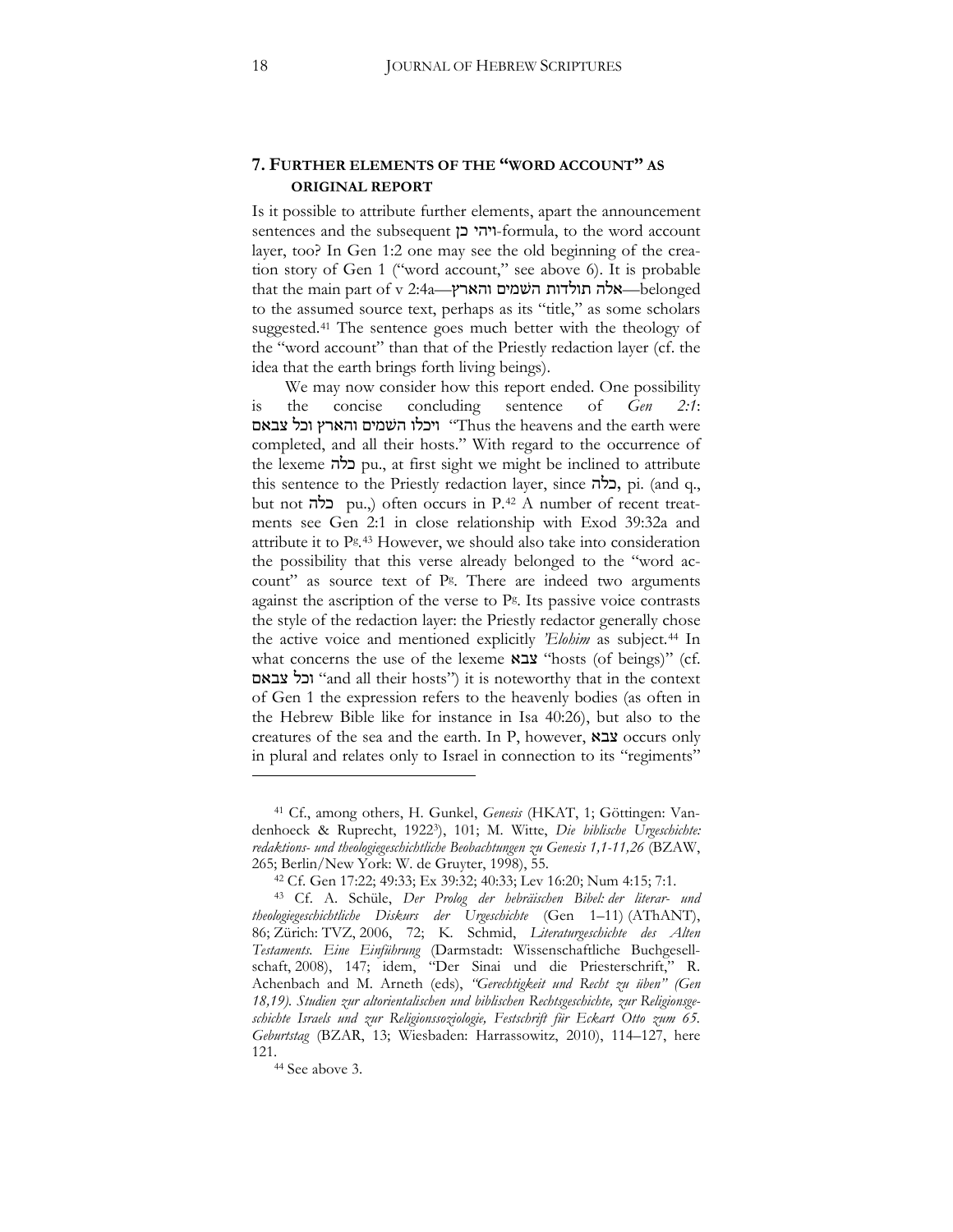(cf. Exod 6:26; 7:4; 12:17, 41, 51). Both observations favor ascribing Gen 2:1 to the ancient "word account" (as its conclusion) rather than to the Priestly redaction layer.

As a further element of the present text Gen 1:1–2:4a, the *naming* of the creation works ("and God called...") probably is also to be ascribed to the supposed ground layer.

Sentences with a naming occur after the formation of light (1:5a), after the creation of the firmament (1:8a), and after the gathering of the water and the appearance of the dry land (1:10a). For the following reason the attribution of this redundant element to the "word account" seems probable. The designations שמים "heaven" (1:9, 14, 20, 26), *ארץ "earth" (1:11, 20, 24, 26*), ים "sea" (1:26), יום "day" (1:14) and לילה "night" (1:14), which all occur in "word account" statements, presuppose the preceding naming.

Finally the *approbation formula* ("and God saw that it was [very] good") might have been part of the "word account" as well. Because of its seven occurrences (according to  $MT$ )<sup>45</sup>, at first glance one is inclined to ascribe it to the Priestly redaction, which implemented the six/seven-day scheme in the text.[46](#page-18-1) Furthermore the formulation of the seventh and last statement with the verb עשׂה (1:31a: "And God saw all that he had made, and behold, it was very good") points to the "deed account." However, the sequence of the occurrences of the formula does not match the sequence of the days; the formula does not occur in the section recounting the second day (according to MT) nor in that of the seventh day (according to all text witnesses). Having its climax in the section addressing the creation of humanity (cf. the alteration of formulation: "…behold, it was *very* good"), the approbation formula matches the "word account" which—as the analysis above has shown culminates in the same section and lacks the motif of rest. If we follow the text of the Septuagint and insert the missing approbation sentence in 1:8, then the sequence of the approbations sentences matches the structure of the proposed "word account" layer.

According to R.S Hendel<sup>[47](#page-18-2)</sup> the *Vorlage* of the Septuagint harmonizes and brings up the number of all occurrences of the formula to seven. However, the opposite is more plausible: Including the variation of 1:31 in the counting (which seems reasonable), the Septuagint has eight occurrences, and it is the MT which has the harmonization-suspicious number of seven occurrences. I suppose that in the MT a tendency to *bring the number of redundant elements (i.e.* 

<span id="page-18-0"></span><sup>45</sup> In the second section the MT lacks an approbation sentence, the Septuagint however provides it in 1:8 (see below).<br><sup>46</sup> The first Priestly redaction (P<sup>g</sup>) or another subsequent Priestly re-

<span id="page-18-1"></span>daction (see above 6.).

<span id="page-18-2"></span><sup>47</sup> R. S. Hendel, *The Text of Genesis 1–11: Textual Studies and Critical Edition* (New York, N.Y.: Oxford University Press, 1998), 23–24.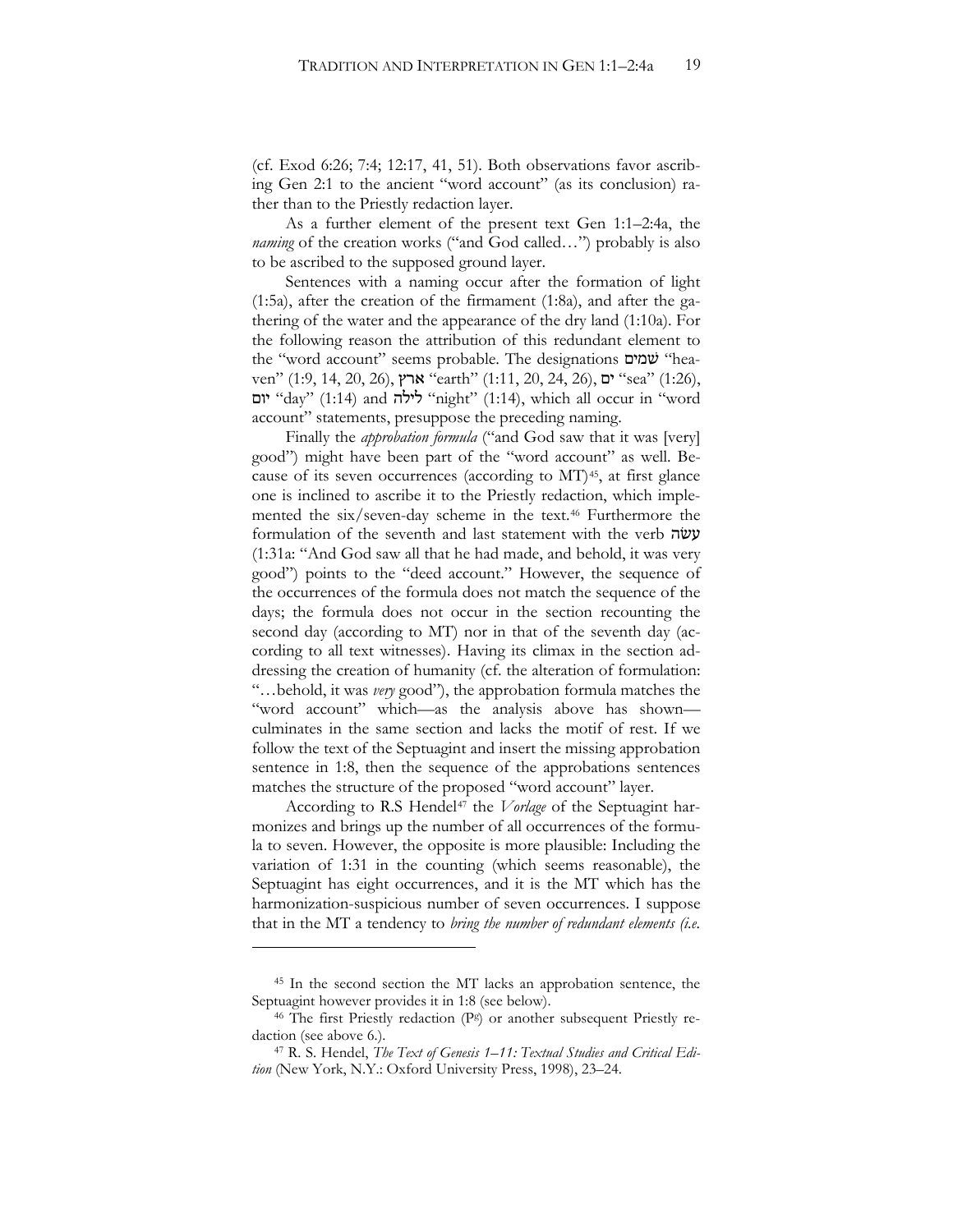*the approbation formula, the* 0) '!'# */*:# '!'#*-formula*) *up to seven is at work* (with regard to the importance of the seven days in the dayalignment). As for the יוהי אור / ויהי בן $\epsilon$ -formula, an astonishing "lack" is observable as well (after the announcement sentence in 1:20); it could be that here as well the respective sentence was deliberately omitted.[48](#page-19-0) For this reason tentatively I attribute the approbation formula to the "word account" as the assumed source text.

Two of the eight works from the above reconstructed "word account," the creation of light and the formation of the heavenly bodies, are considered to be in tension with each other by certain scholars (D. Hermant, J. Vermeylen, P. Weimar). These interpreters, operating with various redaction-historical models, attribute one of the two respective sections (in full extent; including the "word account" statement as well) to the redactional layer. While Herman<sup>49</sup>, followed by Vermeylen<sup>[50](#page-19-2)</sup>, views the creation of the as-trological bodies as a later addition, Weimar<sup>[51](#page-19-3)</sup> claims that the first work, the genesis of light, has been supplemented by the Priestly redactor.

For Dominique Herman and Jacques Vermeylen the section of the fifth day disturbs "*la progression logique"*[52](#page-19-4) of the account: Having located its point of departure in the installation of the "cosmic frame works," the account then descends to earth (cf. the fourth section: the coming forth of the vegetation). The subsequent return to the firmament (fifth section) seems to form a disturbance of the movement since the latter continues again on earth (sixth, seventh and eighth section).[53](#page-19-5) However, the direction of movement is ambiguous in other sections as well: In the "word account" statement of the sixth section the firmament is mentioned again (cf. v. 20: "… and let birds fly above the earth in the open firmament of the heavens [יןעל פני רקיע השמים'). The main argument against the reconstruction of the traditional account without the fifth section is as follows: It seems natural that a creation account like Gen 1, which aims to describe systematically every domain of the cosmos would also include the heavenly bodies, which are of great importance in ancient societies. One support for the inclusion of the fifth section in the assumed source text is the occurrence of the expres- $\gamma$ ויכלו השמים והארץ וכל צבאם), which (ויכלו השמים), which certainly refers also to luminaries of heaven.

<sup>48</sup> See above, 2.2.

<sup>49</sup> D. Hermant, "Analyse, " 437–451.

<sup>50</sup> J. Vermeylen, "Tradition," 127–147.

<span id="page-19-5"></span><span id="page-19-4"></span><span id="page-19-3"></span><span id="page-19-2"></span><span id="page-19-1"></span><span id="page-19-0"></span><sup>51</sup> P. Weimar, "Chaos, " A. Lange et al. (eds), *Mythos*, 196-211; = P. Weimar, *Studien*, 135–50.

<sup>52</sup> J. Vermeylen, "Tradition,"133.

<sup>53</sup> D. Hermant, "Analyse," 445; J. Vermeylen, "Tradition," 133.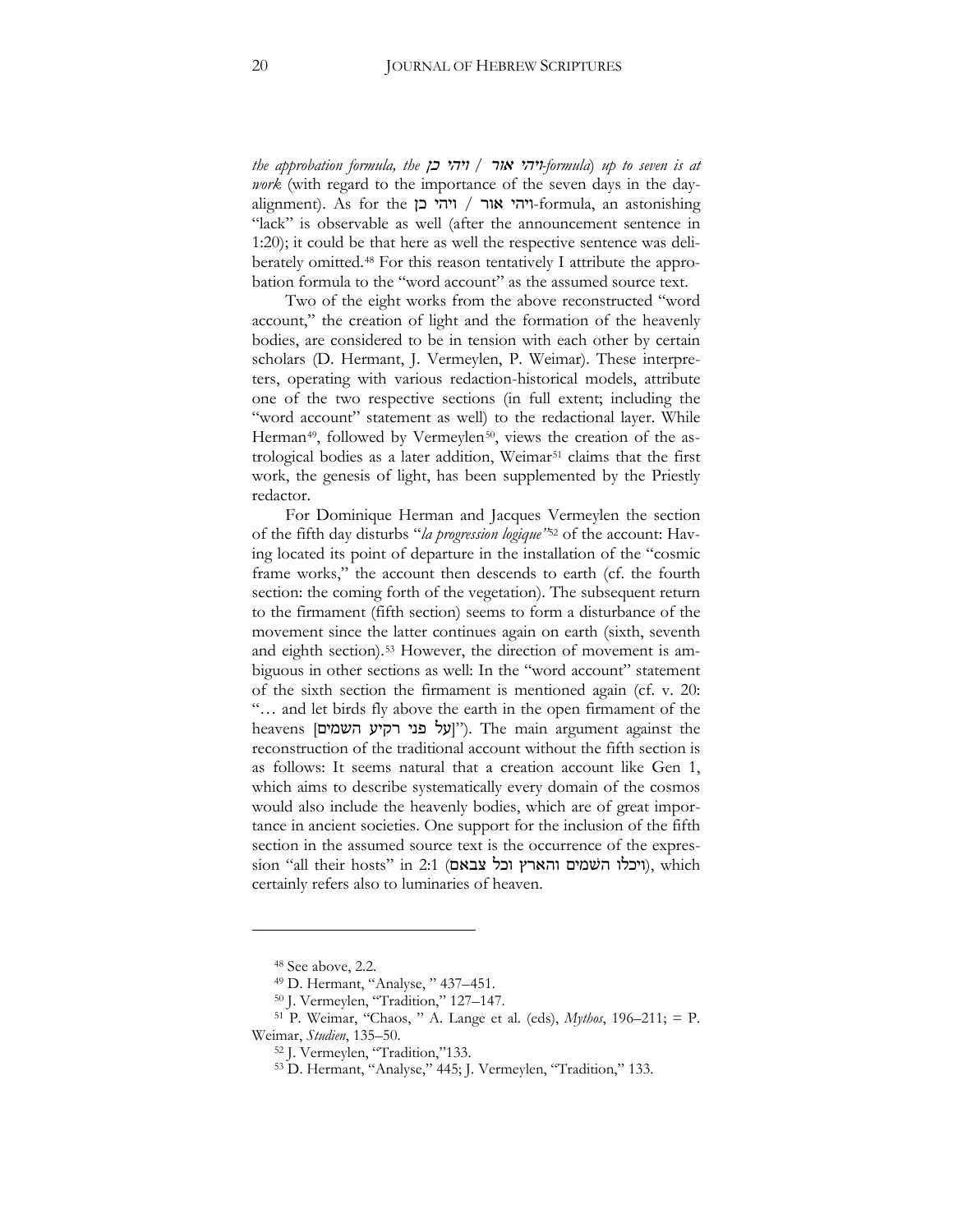Peter Weimar, with regard to the significance of the formation of light and the separation of light and darkness for the seven-day framework, tends to take it for granted that the respective section belongs to the Priestly redaction; as for the fifth section, in contrast, certain parts of it he ascribes to the traditional account.[54](#page-20-0) Also this idea seems problematic: if one assumes that the formation of light (first section) was lacking from the original account, it is hardly imaginable that its author would place the formation of the luminaries after the creation of beings that are dependent of light sources (cf. the coming forth of the vegetation). It is not credible that the author—an accurate observer of the nature<sup>55</sup>—would ignore this causality. A second argument is as follows: with regard to the possible attribution of the approbation formula to the "word account" (see above) the creation of light is for all subsequent creation acts an essential work and indispensable; the idea that *'Elohim* approves a work when still being girded by darkness seems awkward.

Taking into account the ascription of the assertion on *'Elohim's* separation of light and darkness in 1:4b to the redactional layer (cf. 3),<sup>[56](#page-20-2)</sup> the "word account" statements of the two sections do not share same elements and thus there is no tension or contradiction discernable between them.

#### **8. CONCLUDING REMARKS**

 $\overline{a}$ 

As for the further elements of the present text Gen 1:1–2:4a, identifying which layer they should be attributed to seems more difficult. Questions remain concerning single sentences: for instance, in the section of the creation of the heavenly bodies the "word account" is quite long and one may ask if v. 15a with the repetitive expression -' והיו למאורת ברקיע השמים is a later addition. In this case and also elsewhere we might consider the possibility of insertions by a second redactor or a later scribe.

However, the main question addressed here is whether it is possible to identify the full extent of the text of the redactional

<span id="page-20-0"></span><sup>54</sup> Cf. P. Weimar, "Chaos," 199: "Angesichts der grundlegenden Bedeutung der Erschaffung des Lichts sowie der damit einhergehenden Scheidung von Licht und Finsternis für die als Strukturierungsmerkmal der priesterschriftlichen Erzählfassung dienende Tageszählung erscheint für Gen 1,3–5 eine Herkunft aus der Hand des priesterschriftlichen Erzählers unabweisbar, wohingegen für Gen 1,14–19 manches dafür spricht, dass die Erschaffung der Leuchten im Gegensatz zum Werden des Lichts schon ein Element der Tradition darstellt."

<span id="page-20-2"></span><span id="page-20-1"></span><sup>55</sup> This is evident especially from his differentiated, "scientific" enumeration in the forth section on vegetation (cf. 1:11).

<sup>56</sup> The statement of 1:15a in the fifth section might also be considered as a later addition (s. below 8.).